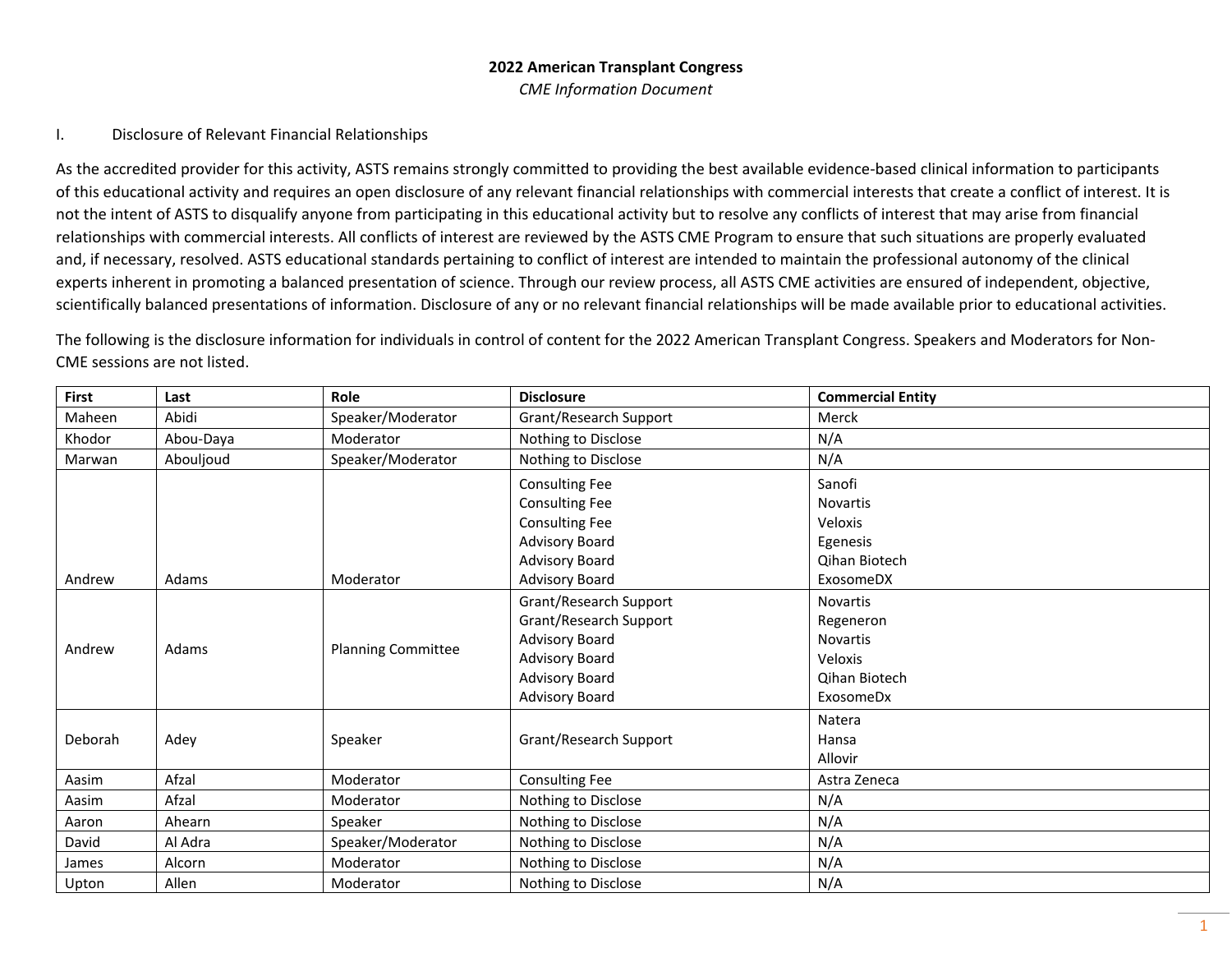| Ana Catalina | Alvarez Elias | Speaker          | Nothing to Disclose                                                                                                                                                                                                                                                     | N/A                                                                                                                                                        |
|--------------|---------------|------------------|-------------------------------------------------------------------------------------------------------------------------------------------------------------------------------------------------------------------------------------------------------------------------|------------------------------------------------------------------------------------------------------------------------------------------------------------|
| Nicole       | Alvey         | Moderator        | <b>Advisory Board Member</b>                                                                                                                                                                                                                                            | <b>Veloxis Pharmaceuticals</b>                                                                                                                             |
| Hatem        | Amer          | Moderator        | Grant/Research Support                                                                                                                                                                                                                                                  | Kaneka Pharma                                                                                                                                              |
| Monica       | Ardura        | Speaker          | Grant/Research Support                                                                                                                                                                                                                                                  | <b>Shire Pharmaceuticals</b>                                                                                                                               |
| Sumeet       | Asrani        | Speaker          | Nothing to Disclose                                                                                                                                                                                                                                                     | N/A                                                                                                                                                        |
| Olivier      | Aubert        | Speaker          | Nothing to Disclose                                                                                                                                                                                                                                                     | N/A                                                                                                                                                        |
| David        | Axelrod       | Moderator        | Grant/Research Support<br><b>Consulting Fee</b><br><b>Consulting Fee</b>                                                                                                                                                                                                | Sanofi<br>CareDx<br>talaris                                                                                                                                |
| Jamil        | Azzi          | Speaker          | Royalty<br><b>Intellectual Property Rights</b><br><b>Intellectual Property Rights</b><br>Grant/Research Support<br>Grant/Research Support<br>Grant/Research Support<br><b>Consulting Fee</b><br><b>Consulting Fee</b><br><b>Consulting Fee</b><br><b>Consulting Fee</b> | Accure Inc<br>ExosomeDx (Biotechne-Brand)<br>Accrue Inc<br>ExosomeDx<br>CareDx<br>Moderna Inc.<br>CareDx<br>Trustech<br>Moderna Inc<br>Kezar Life Sciences |
| John         | Baddley       | Speaker          | <b>Consulting Fee</b><br><b>Consulting Fee</b><br><b>Consulting Fee</b>                                                                                                                                                                                                 | Pfizer<br>Horizon<br>Eli Lilly                                                                                                                             |
| Serena       | Bagnasco      | Moderator        | Grant/Research Support<br>Grant/Research Support                                                                                                                                                                                                                        | CareDX<br>PI                                                                                                                                               |
| Arthur       | Baker         | Speaker          | <b>Consulting Fee</b><br><b>Consulting Fee</b>                                                                                                                                                                                                                          | Medincell<br><b>Advisory Board Member</b>                                                                                                                  |
|              |               | Speaker/Planning |                                                                                                                                                                                                                                                                         |                                                                                                                                                            |
| Talia        | Baker         | Committee        | Nothing to Disclose                                                                                                                                                                                                                                                     | N/A                                                                                                                                                        |
| Sridhar      | Basavaraju    | Speaker          | Nothing to Disclose                                                                                                                                                                                                                                                     | N/A                                                                                                                                                        |
| Ibrahim      | Batal         | Moderator        | <b>Consulting Fee</b>                                                                                                                                                                                                                                                   | Immunocore 2020                                                                                                                                            |
| Ibrahim      | Batal         | Moderator        | Nothing to Disclose                                                                                                                                                                                                                                                     | N/A                                                                                                                                                        |
| Elena        | Beam          | Moderator        | Nothing to Disclose                                                                                                                                                                                                                                                     | N/A                                                                                                                                                        |
| Sarah        | Bellemare     | Moderator        | Nothing to Disclose                                                                                                                                                                                                                                                     | N/A                                                                                                                                                        |
| Andrew       | Bentall       | Speaker          | Nothing to Disclose                                                                                                                                                                                                                                                     | N/A                                                                                                                                                        |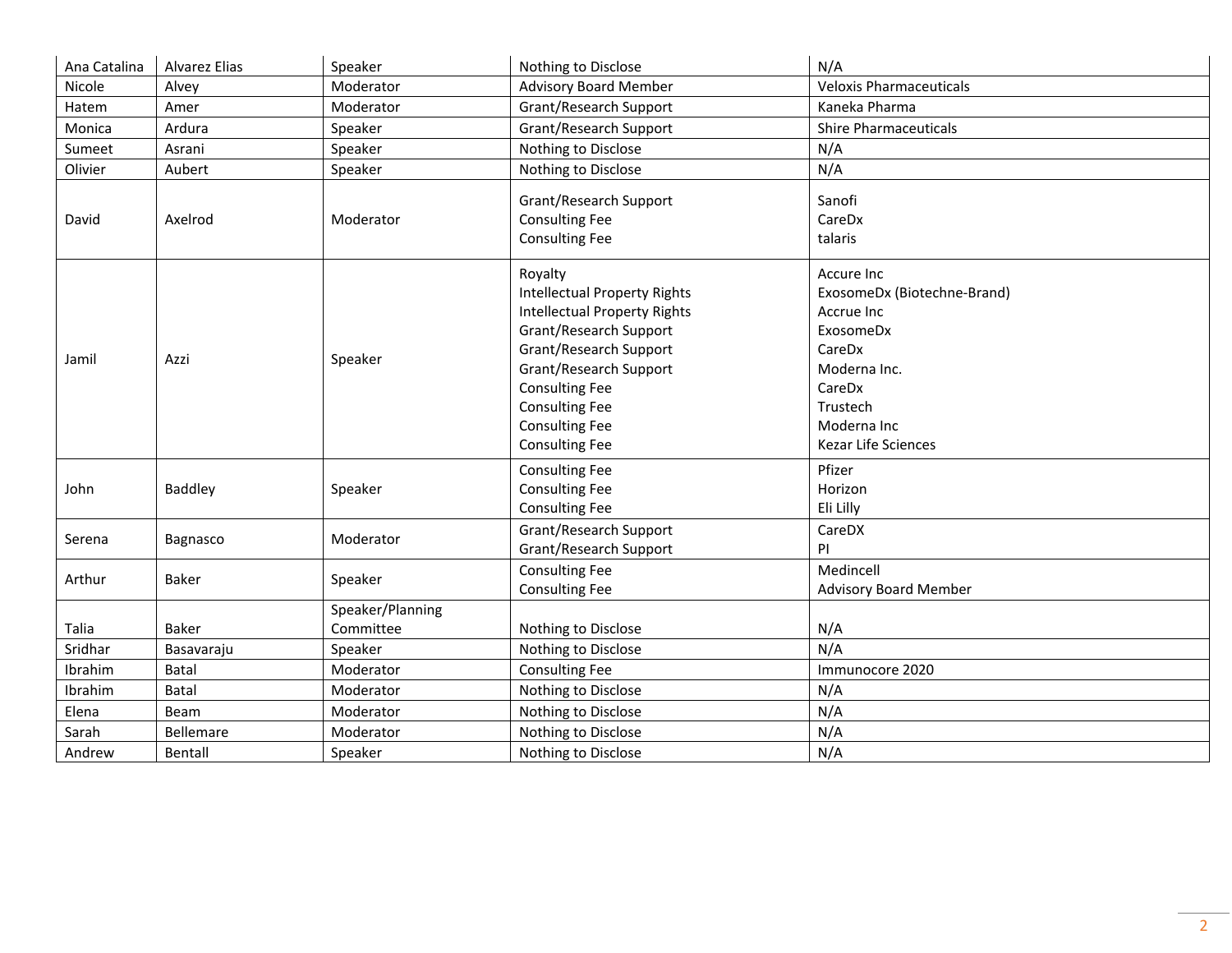| Corrie      | <b>Berk</b>    | Speaker           | Other: Spouse Consulting Fee<br>Other: Spouse Consulting Fee<br>Other: Spouse Consulting Fee<br>Honoraria<br>Honoraria<br>Speakers Bureau                                                       | <b>Biovie</b><br><b>Bausch</b><br><b>Best Doctors</b><br>Gilead<br>Salix<br>Abbvie                                                       |
|-------------|----------------|-------------------|-------------------------------------------------------------------------------------------------------------------------------------------------------------------------------------------------|------------------------------------------------------------------------------------------------------------------------------------------|
| Christian   | Bermudez       | Speaker           | <b>Consulting Fee</b><br><b>Consulting Fee</b>                                                                                                                                                  | Abiomed Breethe<br>Abbott                                                                                                                |
| Stacy       | Bernard        | Speaker           | Nothing to Disclose                                                                                                                                                                             | N/A                                                                                                                                      |
| Anshul      | <b>Bhalla</b>  | Moderator         | Honoraria (Advisory Board)<br><b>Consulting Fee</b>                                                                                                                                             | CareDX<br>Natera                                                                                                                         |
| Geetha      | <b>Bhat</b>    | Speaker           | Nothing to Disclose                                                                                                                                                                             | N/A                                                                                                                                      |
| Mamatha     | <b>Bhat</b>    | Speaker           | Honoraria<br>Honoraria<br>Honoraria<br>Grant/Research Support<br>Grant/Research Support<br>Grant/Research Support<br>Grant/Research Support<br>Grant/Research Support<br>Grant/Research Support | <b>Novartis</b><br>Lupin<br>Intercept<br>Novo Nordisk<br>MedoAl<br>Ipsen<br>Natera<br>Lupin Pharma<br>Paladin<br>Oncoustics<br>Lallemand |
| Scott       | <b>Biggins</b> | Moderator         | Nothing to Disclose                                                                                                                                                                             | N/A                                                                                                                                      |
| Adam        | Bingaman       | Speaker           | -null-                                                                                                                                                                                          | -null-                                                                                                                                   |
| Daryle      | Blackstock     | Speaker           | Nothing to Disclose                                                                                                                                                                             | N/A                                                                                                                                      |
| Joshua      | Blatter        | Speaker           | Nothing to Disclose                                                                                                                                                                             | N/A                                                                                                                                      |
| Christopher | Blosser        | Speaker/Moderator | <b>Consulting Fee</b>                                                                                                                                                                           | Natera, LLC                                                                                                                              |
| Emily       | Blumberg       | Moderator         | -null-                                                                                                                                                                                          | -null-                                                                                                                                   |
| Emily       | Blumberg       | Speaker           | Other<br>Grant/Research Support<br>Grant/Research Support<br>Grant/Research Support                                                                                                             | Amplyx -DSMB member<br>Merck<br>Takeda<br>Regeneron (pending)                                                                            |
| Vanessa     | Blumer         | Speaker           | Nothing to Disclose                                                                                                                                                                             | N/A                                                                                                                                      |
| Amy         | Bobrowski      | Moderator         | Nothing to Disclose                                                                                                                                                                             | N/A                                                                                                                                      |
| Clark       | Bonham         | Speaker/Moderator | Nothing to Disclose                                                                                                                                                                             | N/A                                                                                                                                      |
| Kent        | Botkin         | Moderator         | Nothing to Disclose                                                                                                                                                                             | N/A                                                                                                                                      |
| Toni        | <b>Bowling</b> | Speaker           | Nothing to Disclose                                                                                                                                                                             | N/A                                                                                                                                      |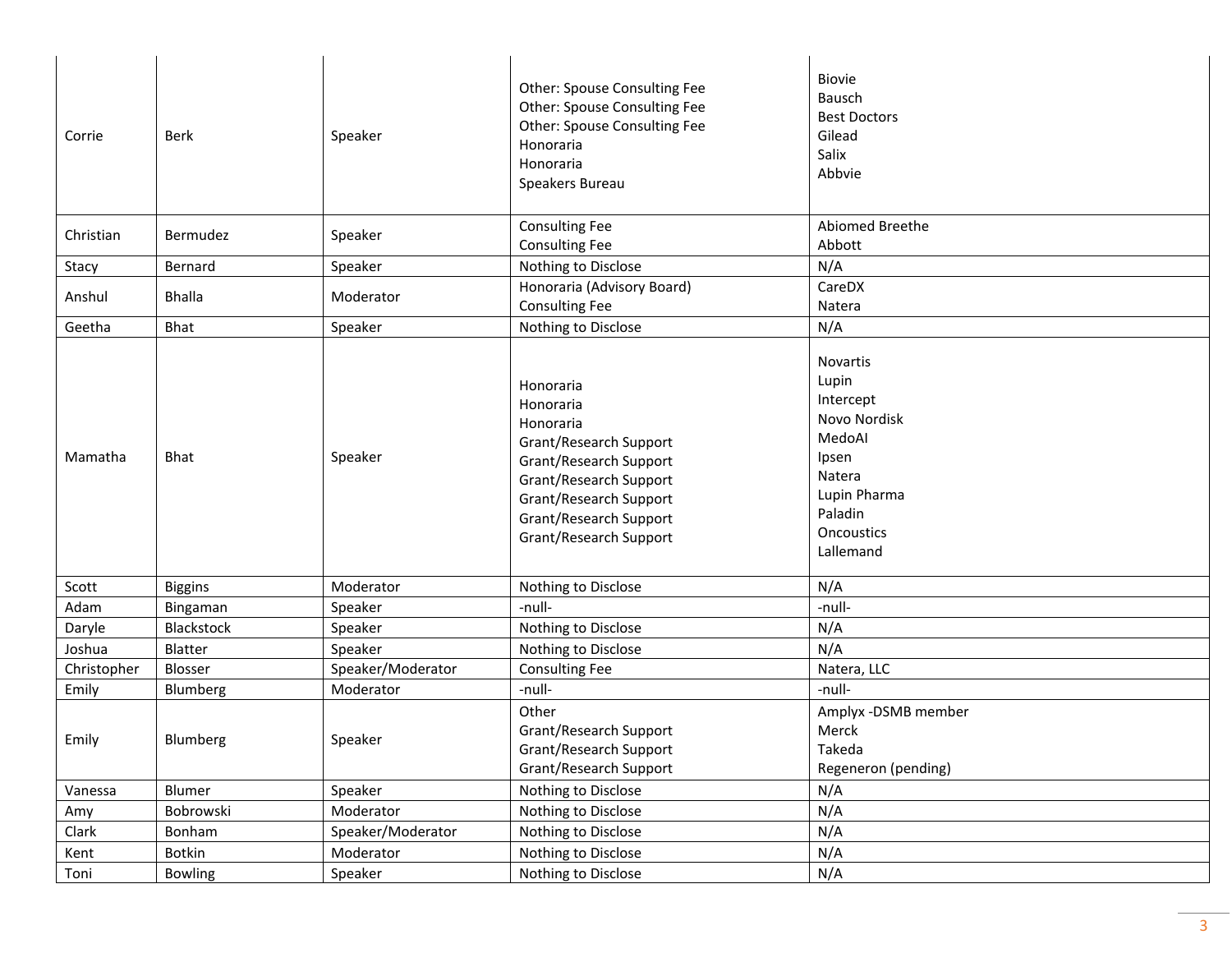| Lyndsey   | Bowman         | Speaker   | <b>Consulting Fee</b><br><b>Advisory Committee</b><br>Speaker's Buereau<br>Royalty<br>Ownership Interest<br><b>Consulting Fee</b><br><b>Consulting Fee</b><br><b>Consulting Fee</b><br><b>Consulting Fee</b><br><b>Consulting Fee</b><br><b>Consulting Fee</b><br><b>Consulting Fee</b><br><b>Consulting Fee</b> | <b>Veloxis Pharmaceuticals</b><br><b>Veloxis Pharmaceuticals</b><br><b>Veloxis Pharmaceuticals</b><br>Rowman & Littlefield Publishers<br>AskTheEthicist, LLC - not an ineligble company as of 4/22<br><b>Novartis</b><br>Ken Cush & Assoc.<br>King Faisal Hospital Liver Transplant Team<br><b>Cedars Sinai Medical Centre</b><br><b>Transplant Ethics Consulting</b><br><b>Expert Witness</b><br><b>Transplant Research Consulting</b><br><b>Transplant Ethics Consulting</b> |
|-----------|----------------|-----------|------------------------------------------------------------------------------------------------------------------------------------------------------------------------------------------------------------------------------------------------------------------------------------------------------------------|--------------------------------------------------------------------------------------------------------------------------------------------------------------------------------------------------------------------------------------------------------------------------------------------------------------------------------------------------------------------------------------------------------------------------------------------------------------------------------|
| Daniel    | <b>Brennan</b> | Speaker   | Royalty<br>Royalty                                                                                                                                                                                                                                                                                               | UpToDate<br>Transplantation                                                                                                                                                                                                                                                                                                                                                                                                                                                    |
| Daniel    | <b>Brennan</b> | Speaker   | Grant/Research Support & Consulting Fee<br>Grant/Research Support<br>Grant/Research Support<br>Grant/Research Support<br><b>Consulting Fee</b><br><b>Consulting Fee</b><br><b>Consulting Fee</b><br><b>Consulting Fee</b>                                                                                        | CareDx<br>Natera<br>Allovir<br>Amplyx<br>Hansa<br>Sanofi<br>Veloxis<br>Medeor                                                                                                                                                                                                                                                                                                                                                                                                  |
| Jessica   | <b>Brennan</b> | Speaker   | Nothing to Disclose                                                                                                                                                                                                                                                                                              | N/A                                                                                                                                                                                                                                                                                                                                                                                                                                                                            |
| Katherine | <b>Brodahl</b> | Moderator | Nothing to Disclose                                                                                                                                                                                                                                                                                              | N/A                                                                                                                                                                                                                                                                                                                                                                                                                                                                            |
| Jonathan  | Bromberg       | Speaker   | Grant/Research Support<br>Grant/Research Support<br>Grant/Research Support<br><b>Consulting Fee</b><br><b>Consulting Fee</b><br><b>Consulting Fee</b>                                                                                                                                                            | CareDx<br>Natera<br>Novartis<br>Eurofins/TGI<br>Pfizer<br>Ossium                                                                                                                                                                                                                                                                                                                                                                                                               |
| Edwin     | <b>Brooks</b>  | Speaker   | Nothing to Disclose                                                                                                                                                                                                                                                                                              | N/A                                                                                                                                                                                                                                                                                                                                                                                                                                                                            |
| Kimberly  | Brown          | Moderator | <b>Consulting Fee</b><br>Honoraria<br>Honoraria<br>Grant/Research Support<br>Grant/Research Support<br>Grant/Research Support                                                                                                                                                                                    | Gilead<br>Salix<br>Intercept<br>Novonordisk<br>Salix<br>Sagimet                                                                                                                                                                                                                                                                                                                                                                                                                |
| Benjamin  | <b>Bryner</b>  | Speaker   | Nothing to Disclose                                                                                                                                                                                                                                                                                              | N/A                                                                                                                                                                                                                                                                                                                                                                                                                                                                            |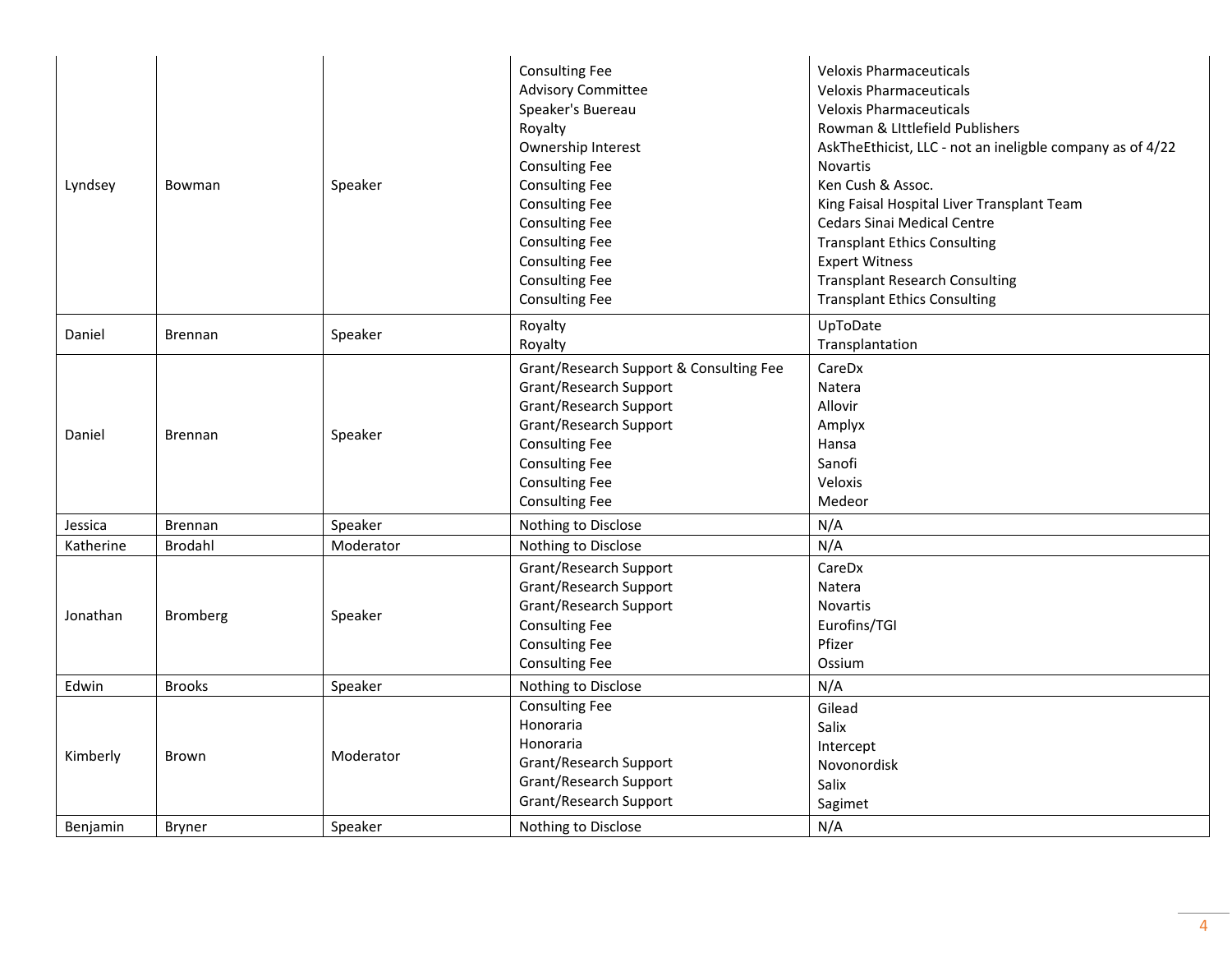| Klemens   | <b>Budde</b>      | Speaker                   | Grant/Research Support<br>Grant/Research Support<br>Grant/Research Support<br>Grant/Research Support & Consulting Fee<br>Grant/Research Support & Consulting Fee<br>Grant/Research Support<br>Grant/Research Support<br>Grant/Research Support<br><b>Consulting Fee</b><br><b>Consulting Fee</b><br><b>Consulting Fee</b><br><b>Consulting Fee</b><br><b>Consulting Fee</b> | Alexion<br>Astellas<br><b>BMS</b><br><b>MSD</b><br>Chiesi<br><b>CSL Behring</b><br><b>MSD</b><br>Otsuka<br>Astra<br>Takeda<br>Stada<br>Veloxis<br>Vifor |
|-----------|-------------------|---------------------------|-----------------------------------------------------------------------------------------------------------------------------------------------------------------------------------------------------------------------------------------------------------------------------------------------------------------------------------------------------------------------------|---------------------------------------------------------------------------------------------------------------------------------------------------------|
| Caron     | <b>Burch</b>      | Moderator                 | Nothing to Disclose                                                                                                                                                                                                                                                                                                                                                         | N/A                                                                                                                                                     |
| Mackenzie | <b>Burke</b>      | Moderator                 | Nothing to Disclose                                                                                                                                                                                                                                                                                                                                                         | N/A                                                                                                                                                     |
| Laura     | <b>Butler</b>     | Speaker                   | Nothing to Disclose                                                                                                                                                                                                                                                                                                                                                         | N/A                                                                                                                                                     |
| Jennifer  | <b>Byrns</b>      | Speaker                   | Nothing to Disclose                                                                                                                                                                                                                                                                                                                                                         | N/A                                                                                                                                                     |
| Patricia  | Campbell          | <b>Planning Committee</b> | Honorarium                                                                                                                                                                                                                                                                                                                                                                  | Astellas                                                                                                                                                |
|           |                   |                           | Honorarium                                                                                                                                                                                                                                                                                                                                                                  | Palladin                                                                                                                                                |
| Lisa      | Cantwell          | Speaker                   | Nothing to Disclose                                                                                                                                                                                                                                                                                                                                                         | N/A                                                                                                                                                     |
| Jillian   | Casale            | Moderator                 | <b>Consulting Fee</b>                                                                                                                                                                                                                                                                                                                                                       | Veloxis Pharmaceuticals, Inc.                                                                                                                           |
| Pedro     | Catarino          | Speaker                   | Nothing to Disclose                                                                                                                                                                                                                                                                                                                                                         | N/A                                                                                                                                                     |
| Carrie    | Chamberlain Penny | Speaker                   | Nothing to Disclose                                                                                                                                                                                                                                                                                                                                                         | N/A                                                                                                                                                     |
| Mary      | Chandran          | Speaker                   | Nothing to Disclose                                                                                                                                                                                                                                                                                                                                                         | N/A                                                                                                                                                     |
| Amanda    | Chaney            | Speaker                   | Royalty<br><b>Consulting Fee</b>                                                                                                                                                                                                                                                                                                                                            | <b>Springer Publishing</b><br>JumpStart Subject Matter Experts                                                                                          |
| Patricia  | Chang             | Moderator                 | Nothing to Disclose                                                                                                                                                                                                                                                                                                                                                         | N/A                                                                                                                                                     |
| Kaitlyn   | Chapin            | Moderator                 | Nothing to Disclose                                                                                                                                                                                                                                                                                                                                                         | N/A                                                                                                                                                     |
| William   | Chapman           | Moderator                 | <b>Board Member</b>                                                                                                                                                                                                                                                                                                                                                         | Mid-America Transplant Board of Directors                                                                                                               |
| Yvette    | Chapman           | Speaker                   | Nothing to Disclose                                                                                                                                                                                                                                                                                                                                                         | N/A                                                                                                                                                     |
| Olga      | Charnaya          | Moderator                 | Nothing to Disclose                                                                                                                                                                                                                                                                                                                                                         | N/A                                                                                                                                                     |
| Srinath   | Chinnakotla       | Speaker                   | Nothing to Disclose                                                                                                                                                                                                                                                                                                                                                         | N/A                                                                                                                                                     |
| Anita     | Chong             | Speaker/Moderator         | Honoraria<br>Grant/Research Support & Consulting Fee<br><b>Consulting Fee</b>                                                                                                                                                                                                                                                                                               | <b>BC</b> Genome<br><b>Cinkate Pharmaceuticals</b><br>Davita Venture Group                                                                              |
| Marcus    | Clark             | Speaker                   | Nothing to Disclose                                                                                                                                                                                                                                                                                                                                                         | N/A                                                                                                                                                     |
| Rebecca   | Cogswell          | Speaker                   | Other<br><b>Consulting Fee</b><br><b>Consulting Fee</b>                                                                                                                                                                                                                                                                                                                     | Medtronic - Husband's employment<br>Abbott Lab<br>Medtronic                                                                                             |
| Elizabeth | Cohen             | Moderator                 | Honoraria/Speaker's Bureau<br>Grant/Research Support                                                                                                                                                                                                                                                                                                                        | <b>Veloxis Pharmaceuticals</b><br><b>Veloxis Pharmaceuticals</b>                                                                                        |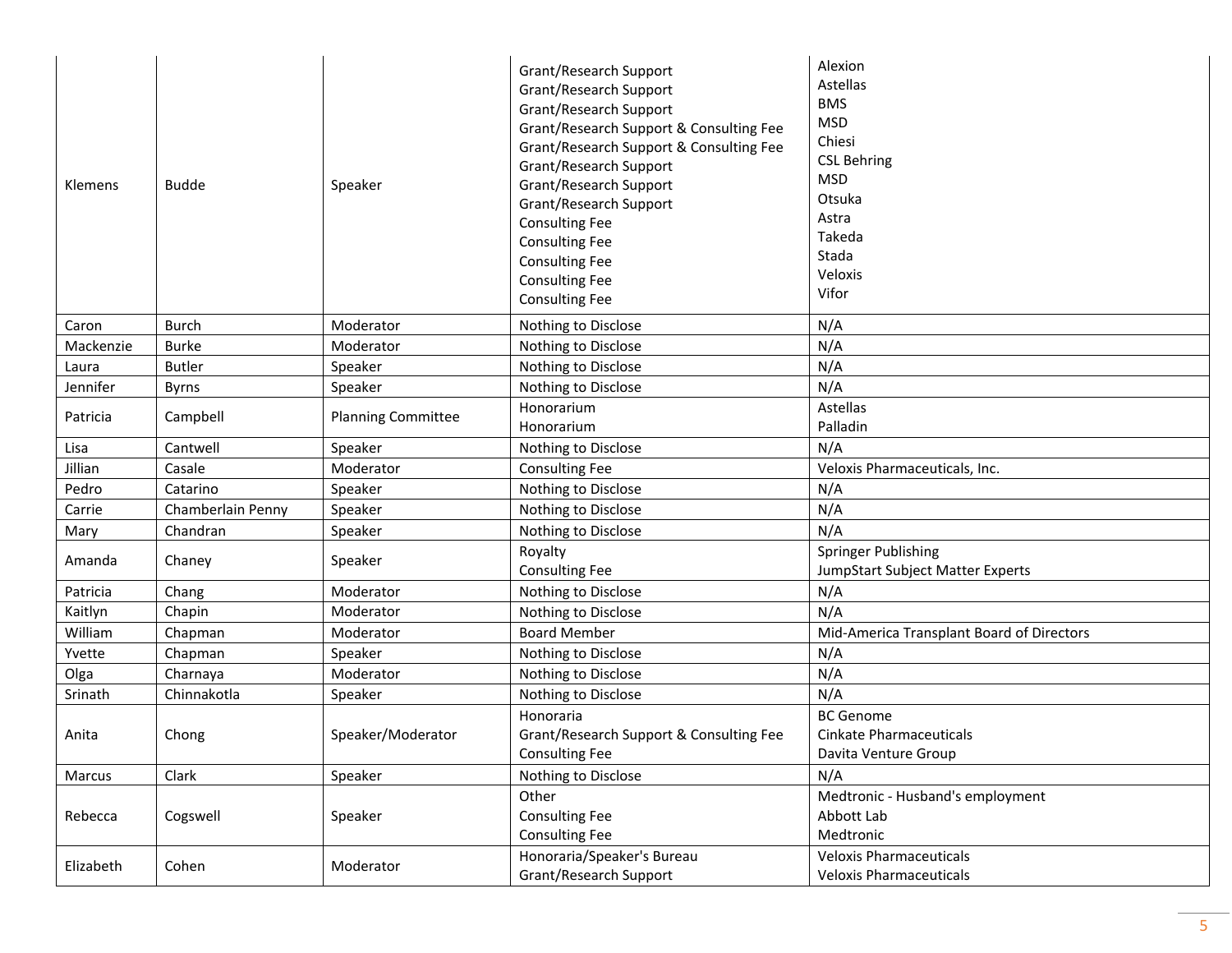|            |             |                           | <b>Consulting Fee</b><br><b>Consulting Fee</b>                                                                                                                                         | CareDx<br>Natera                                                                                                                                                      |
|------------|-------------|---------------------------|----------------------------------------------------------------------------------------------------------------------------------------------------------------------------------------|-----------------------------------------------------------------------------------------------------------------------------------------------------------------------|
| Matthew    | Cooper      | Speaker/Moderator         | <b>Consulting Fee</b>                                                                                                                                                                  | <b>Transplant Genomics</b>                                                                                                                                            |
| Hannah     | Copeland    | Moderator                 | Honoraria                                                                                                                                                                              | Abbott                                                                                                                                                                |
| Lisa       | Coscia      | Moderator                 | Nothing to Disclose                                                                                                                                                                    | N/A                                                                                                                                                                   |
| Nadiesda   | Costa       | Moderator                 | Honoraria<br>Honoraria                                                                                                                                                                 | Natera<br>CareDx                                                                                                                                                      |
| Andrew     | Courtwright | Speaker                   | Nothing to Disclose                                                                                                                                                                    | N/A                                                                                                                                                                   |
| Paolo      | Cravedi     | Speaker                   | Consultant                                                                                                                                                                             | Chinook                                                                                                                                                               |
| Maria      | Crespo      | Speaker                   | Nothing to Disclose                                                                                                                                                                    | N/A                                                                                                                                                                   |
|            |             |                           | Travel                                                                                                                                                                                 | Chiesi                                                                                                                                                                |
|            |             |                           | Honoraria                                                                                                                                                                              | <b>Novartis</b>                                                                                                                                                       |
|            |             |                           | Honoraria                                                                                                                                                                              | Chiesi                                                                                                                                                                |
| Marta      | Crespo      | Moderator                 | Honoraria                                                                                                                                                                              | Astellas                                                                                                                                                              |
|            |             |                           | Honoraria                                                                                                                                                                              | Sanofi                                                                                                                                                                |
|            |             |                           | Honoraria                                                                                                                                                                              | Hansa                                                                                                                                                                 |
| Kelly      | Critchfield | Speaker                   | Nothing to Disclose                                                                                                                                                                    | N/A                                                                                                                                                                   |
| Kristopher | Croome      | Speaker                   | Nothing to Disclose                                                                                                                                                                    | N/A                                                                                                                                                                   |
| Darshana   | Dadhania    | Speaker                   | Other<br>Other (Editorail Board)<br>Other (Editorial Board)<br>Intellectual Property Rights (co-investor)<br>Grant/Research Support<br>Grant/Research Support<br><b>Consulting Fee</b> | LiveOnNY Medical Board<br>Nephrology Dialysis and Transplantation<br>Transplantation<br>patent application #W02018187521A2<br><b>CSL Behring</b><br>AlloVir<br>CareDx |
| Darshana   | Dadhania    | <b>Planning Committee</b> | Grant/Research Support<br>Grant/Research Support<br>Grant/Research Support<br><b>Consulting Fee</b>                                                                                    | CareDx<br><b>CSL Behring</b><br>AlloVir<br>CareDx                                                                                                                     |
| Richard    | Daly        | Speaker                   | Travel                                                                                                                                                                                 | <b>UNOS</b>                                                                                                                                                           |
| Theresa    | Daly        | Moderator                 | Nothing to Disclose                                                                                                                                                                    | N/A                                                                                                                                                                   |
| Mani       | Daneshmand  | Speaker                   | Nothing to Disclose                                                                                                                                                                    | N/A                                                                                                                                                                   |
| Gabriel    | Danovitch   | Moderator                 | Nothing to Disclose                                                                                                                                                                    | N/A                                                                                                                                                                   |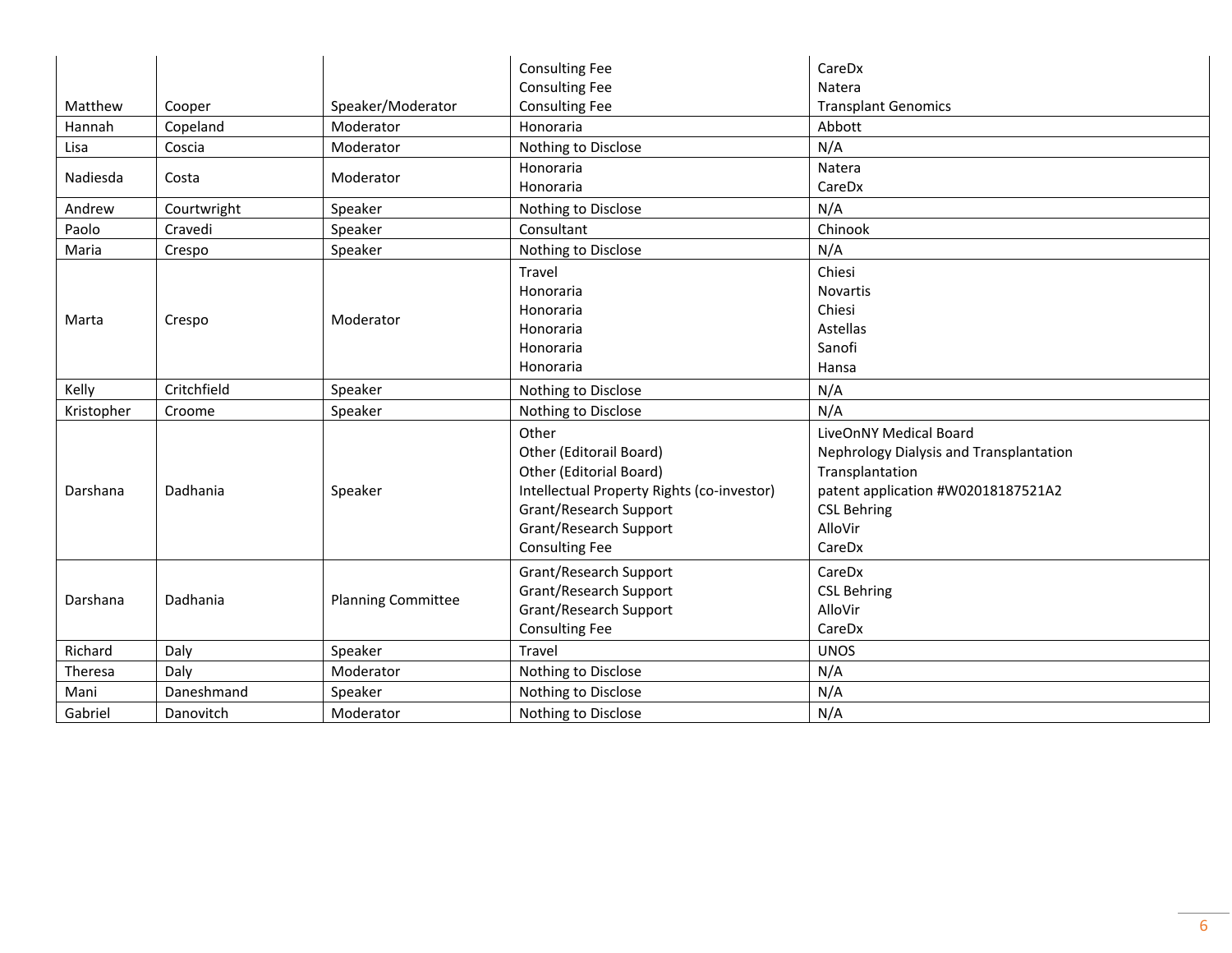| Lara      | Danziger-Isakov | Speaker                       | Grant/Research Support<br>Grant/Research Support<br>Grant/Research Support<br>Grant/Research Support<br>Grant/Research Support<br>Grant/Research Support<br><b>Consulting Fee</b><br><b>Consulting Fee</b><br><b>Consulting Fee</b>                     | Ansun BioPharma<br>Astellas<br>Merck<br>Pfizer<br>Takeda<br>Viracor<br>Merck<br>Takeda<br><b>DSMB</b>                                                           |
|-----------|-----------------|-------------------------------|---------------------------------------------------------------------------------------------------------------------------------------------------------------------------------------------------------------------------------------------------------|-----------------------------------------------------------------------------------------------------------------------------------------------------------------|
| Wasim     | Dar             | Moderator                     | Nothing to Disclose                                                                                                                                                                                                                                     | N/A                                                                                                                                                             |
| Teresa    | De Marco        | Moderator                     | Grant/Research Support<br><b>Consulting Fee</b><br><b>Consulting Fee</b><br><b>Consulting Fee</b><br><b>Consulting Fee</b><br><b>Consulting Fee</b><br><b>Consulting Fee</b><br><b>Consulting Fee</b><br><b>Consulting Fee</b><br><b>Consulting Fee</b> | CareDX<br>Natera<br><b>United Therapeutics</b><br>Janssen/Actelion<br><b>Boston Scientific</b><br>Altevant<br>Liquidia<br>Aerovate<br><b>NXT</b><br><b>BIAL</b> |
| Ersilia   | DeFilippis      | Speaker                       | Nothing to Disclose                                                                                                                                                                                                                                     | N/A                                                                                                                                                             |
| Deepika   | Devuni          | Speaker/Moderator             | Grant/Research Support                                                                                                                                                                                                                                  | Sequana Medical                                                                                                                                                 |
| Vikas     | Dharnidharka    | Speaker/Planning<br>Committee | Honoraria<br>Grant/Research Support<br><b>Consulting Fee</b>                                                                                                                                                                                            | Akebia<br>CareDx<br>Atara Bio                                                                                                                                   |
| Joshua    | Diamond         | Speaker                       | <b>Consulting Fee</b><br><b>Consulting Fee</b><br><b>Consulting Fee</b><br><b>Consulting Fee</b>                                                                                                                                                        | <b>CSL Behring</b><br>Incyte<br><b>Consulting Fee</b><br>Data Safety Monitor                                                                                    |
| Christina | Doligalski      | <b>Planning Committee</b>     | Nothing to Disclose                                                                                                                                                                                                                                     | n/a                                                                                                                                                             |
| Hazel     | Domingo         | Speaker                       | Nothing to Disclose                                                                                                                                                                                                                                     | N/A                                                                                                                                                             |
| Mona      | Doshi           | Speaker                       | Nothing to Disclose                                                                                                                                                                                                                                     | N/A                                                                                                                                                             |
| Lorna     | Dove            | Moderator                     | Nothing to Disclose                                                                                                                                                                                                                                     | N/A                                                                                                                                                             |
| Edward    | Drake II        | Speaker                       | Nothing to Disclose                                                                                                                                                                                                                                     | N/A                                                                                                                                                             |
| Ty        | Dunn            | Speaker                       | Other - Clinical Advisory Board                                                                                                                                                                                                                         | Natera                                                                                                                                                          |
| Jeffrey   | Edelman         | Moderator                     | Nothing to Disclose                                                                                                                                                                                                                                     | N/A                                                                                                                                                             |
| Nancy     | Edgington       | Speaker                       | Nothing to Disclose                                                                                                                                                                                                                                     | N/A                                                                                                                                                             |
| Thomas    | Egan            | Speaker                       | Grant/Research Support                                                                                                                                                                                                                                  | <b>Essential Pharmaceuticals</b>                                                                                                                                |
| Howard    | Eisen           | Moderator                     | Nothing to Disclose                                                                                                                                                                                                                                     | N/A                                                                                                                                                             |
| Mireille  | El Ters         | Speaker                       | Nothing to Disclose                                                                                                                                                                                                                                     | N/A                                                                                                                                                             |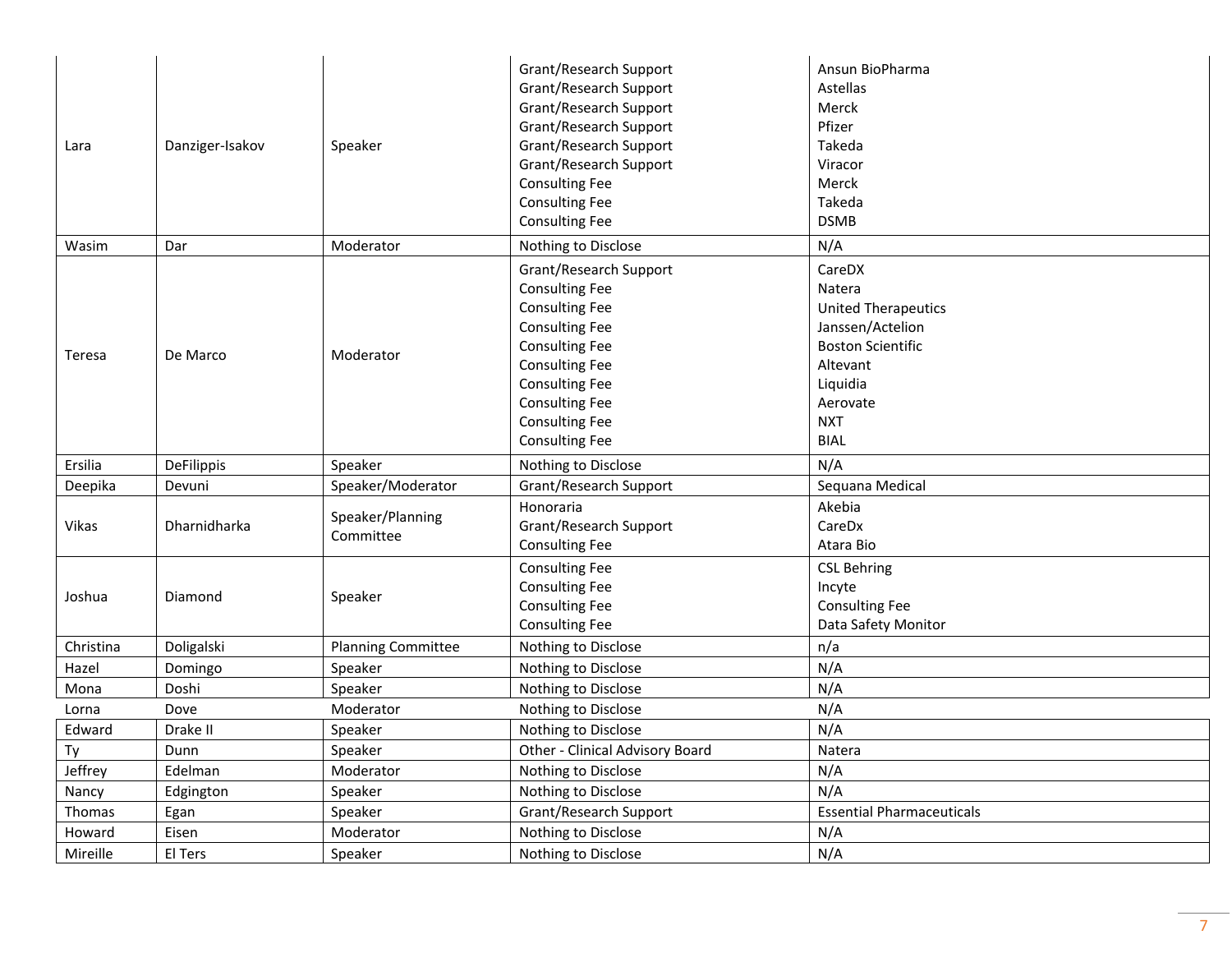| Juliet       | Emamaullee  | Speaker/Moderator             | Grant/Research Support<br>Grant/Research Support<br>Grant/Research Support<br>Grant/Research Support<br>Grant/Research Support<br><b>Consulting Fee</b> | <b>ASTS</b><br>AASLD<br><b>NIH</b><br><b>Gilead Research Foundation</b><br>One Legacy Foundation<br>AILNH, LLC |
|--------------|-------------|-------------------------------|---------------------------------------------------------------------------------------------------------------------------------------------------------|----------------------------------------------------------------------------------------------------------------|
| Kristian     | Enestvedt   | <b>CME Committee</b>          | Nothing to Disclose                                                                                                                                     | N/A                                                                                                            |
| Trine        | Engebretsen | Speaker                       | Nothing to Disclose                                                                                                                                     | N/A                                                                                                            |
| Eric         | Engels      | Speaker/Moderator             | Nothing to Disclose                                                                                                                                     | N/A                                                                                                            |
| Carlos       | Esquivel    | Speaker/Moderator             | Nothing to Disclose                                                                                                                                     | N/A                                                                                                            |
| Kambiz       | Etesami     | Speaker                       | Stock / Shareholder<br>Stock / Shareholder                                                                                                              | Pfizer<br>Johnson & Johnson                                                                                    |
| Amy          | Evenson     | Speaker                       | Nothing to Disclose                                                                                                                                     | N/A                                                                                                            |
| Shannon      | Fagan       | AH-Staff                      | Nothing to Disclose                                                                                                                                     | N/A                                                                                                            |
| Evan         | Farkash     | Moderator                     | Grant/Research Support<br><b>Consulting Fee</b>                                                                                                         | CareDx<br>Novartis                                                                                             |
| Samira       | Farouk      | Speaker                       | Nothing to Disclose                                                                                                                                     | N/A                                                                                                            |
| Maryjane     | Farr        | Speaker                       | Nothing to Disclose                                                                                                                                     | N/A                                                                                                            |
| Ashley       | Feist       | Moderator                     | Nothing to Disclose                                                                                                                                     | N/A                                                                                                            |
| Sandy        | Feng        | Speaker/Moderator             | Other<br>Other<br>Grant/Research Support<br>Grant/Research Support                                                                                      | Stocks<br>Johnson & Johnson<br>Payments made to UC Regents<br>Novartis                                         |
| Hilda        | Fernandez   | Speaker                       | Nothing to Disclose                                                                                                                                     | N/A                                                                                                            |
| Amy          | Fiedler     | Speaker                       | Nothing to Disclose                                                                                                                                     | N/A                                                                                                            |
| Ryan         | Fischer     | Moderator                     | <b>Consulting Fee</b><br><b>Consulting Fee</b><br><b>Consulting Fee</b>                                                                                 | Albireo Pharma<br><b>Mirum Pharmaceuticals</b>                                                                 |
| David        | Foley       | Speaker                       | Nothing to Disclose                                                                                                                                     | N/A                                                                                                            |
| Richard      | Formica     | Speaker/Moderator             | Speaker Honoraria<br><b>Consulting Fee</b>                                                                                                              | Sanofi/Genzyme<br><b>Veloxis Pharmaceuticals</b>                                                               |
| <b>Brett</b> | Fortune     | Speaker                       | <b>Consulting Fee</b><br><b>Consulting Fee</b>                                                                                                          | W. L. Gore and Associates<br>Cook Medical                                                                      |
| Christopher  | Fowler      | Speaker                       | Nothing to Disclose                                                                                                                                     | N/A                                                                                                            |
| Alyson       | Fox         | Speaker                       | Nothing to Disclose                                                                                                                                     | N/A                                                                                                            |
| John         | Friedewald  | <b>Planning Committee</b>     | <b>Consulting Fee</b><br><b>Consulting Fee</b><br>Speakers Bureau                                                                                       | <b>Eurofins-Transplant Genomics</b><br>Sanofi<br>Sanofi                                                        |
| Amy          | Friedman    | Speaker/Planning<br>Committee | Honoraria                                                                                                                                               | <b>Talaris Therapeutics</b>                                                                                    |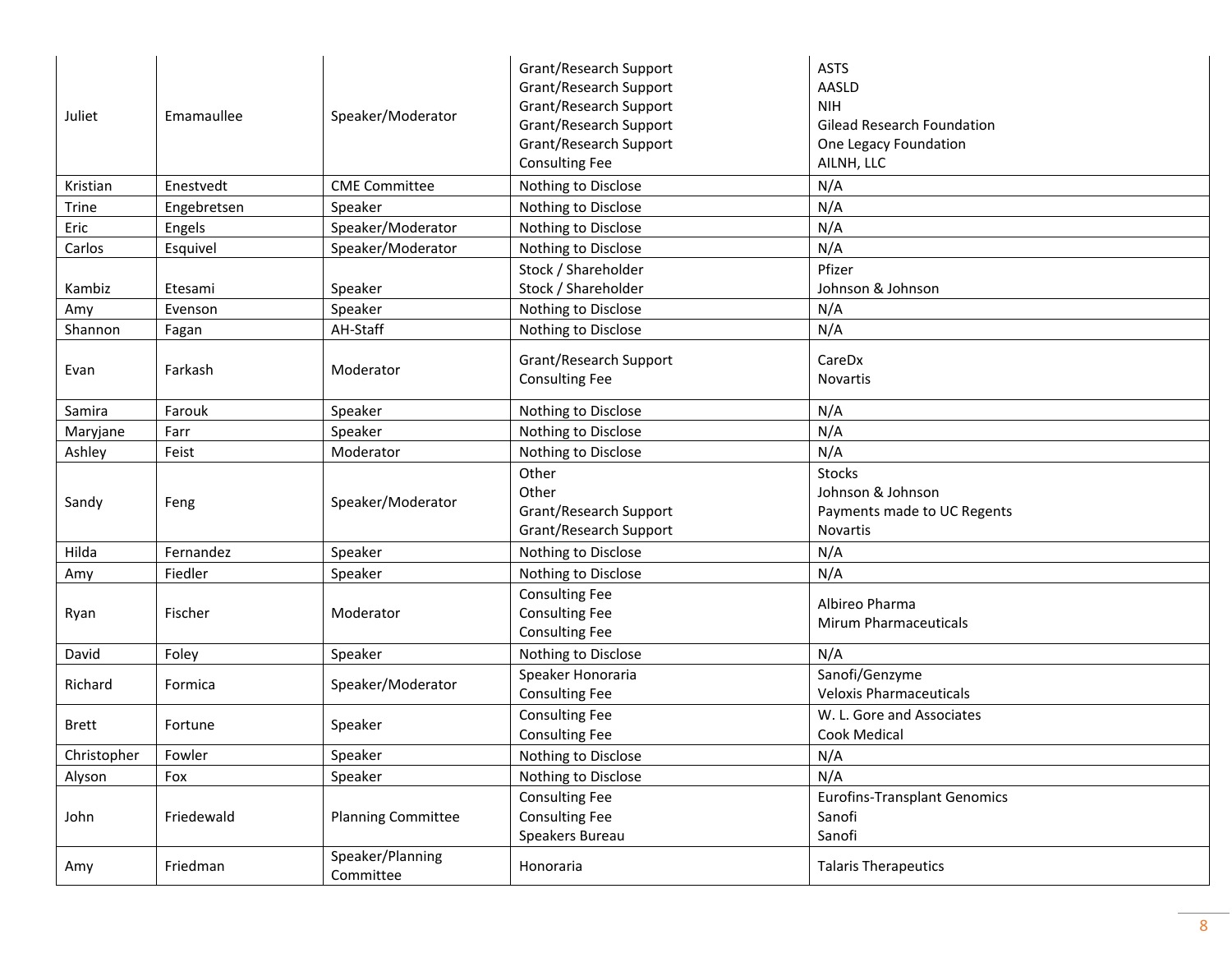| John         | Fung        | Speaker              | Nothing to Disclose                     | N/A                            |
|--------------|-------------|----------------------|-----------------------------------------|--------------------------------|
| A. Osama     | Gaber       | Moderator            | Nothing to Disclose                     | N/A                            |
| Fanny        | Gallant     | Moderator            | Nothing to Disclose                     | N/A                            |
|              |             |                      | Speaker's Bureau                        | Gilead                         |
| Daniel       | Ganger      | Moderator            | <b>Consulting Fee</b>                   | Safety Board                   |
|              |             |                      | <b>Consulting Fee</b>                   | Alexion                        |
| Heather      | Gardiner    | Speaker              | Nothing to Disclose                     | N/A                            |
| Howard       | Gebel       | Moderator            | Nothing to Disclose                     | N/A                            |
| Sunil        | Geevarghese | Moderator            | Nothing to Disclose                     | N/A                            |
| <b>Bruce</b> | Gelb        | Moderator            | Nothing to Disclose                     | N/A                            |
| Yuri         | Genyk       | Speaker              | Nothing to Disclose                     | N/A                            |
|              |             |                      |                                         | Abbvie                         |
|              |             |                      |                                         | Glaxosmithkline                |
| Anand        | Ghanekar    | <b>CME Committee</b> | Stock/Shareholder                       | <b>XLV ETF</b>                 |
|              |             |                      |                                         | <b>Proctor and Gamble</b>      |
|              |             |                      | Other - DSMB member                     | Astellas US                    |
|              | Gill        |                      | Grant/Research Support                  | Astellas Canada                |
| John         |             | Speaker/Moderator    | <b>Consulting Fee</b>                   | Takeda                         |
|              |             |                      | <b>Consulting Fee</b>                   | Veloxis                        |
| Ronald       | Gill        | Moderator            | Nothing to Disclose                     | N/A                            |
| Alexandra    | Glazier     | Speaker              | Nothing to Disclose                     | N/A                            |
| Aviva        | Goldberg    | Speaker              | Nothing to Disclose                     | N/A                            |
| Vijay        | Gorantla    | Speaker              | Nothing to Disclose                     | N/A                            |
| Elisa        | Gordon      | Speaker              | Travel                                  | CareDx                         |
|              |             |                      | Grant/Research Support                  | Viracor                        |
| Michael      | Green       | Speaker              | <b>Consulting Fee</b>                   | ITB-Med                        |
|              |             |                      | <b>Consulting Fee</b>                   | <b>Bristol Myer Squibb</b>     |
|              |             |                      | <b>Advisory Board</b>                   | ITB-Med                        |
|              |             |                      | <b>Advisory Board</b>                   | <b>Bristol Myers Squibb</b>    |
| Michael      | Green       | Speaker              | <b>Advisory Board</b>                   | Allovir                        |
| Allison      | Greenplate  | Speaker              | <b>Consulting Fee</b>                   | <b>Relation Therapeutics</b>   |
| Adam         | Griesemer   | Speaker              | Nothing to Disclose                     | N/A                            |
| Matthew      | Griffin     | Speaker              | Honoraria                               | Thea Laboratories              |
|              |             |                      | Honoraria                               | American Society of Nephrology |
| Cornelia     | Griggs      | Speaker              | Nothing to Disclose                     | N/A                            |
| Elliot       | Grodstein   | Speaker              | Nothing to Disclose                     | N/A                            |
|              |             |                      |                                         | Novartis                       |
|              |             |                      | Grant/Research Support & Consulting Fee |                                |
|              |             |                      | Grant/Research Support                  | Veloxis                        |
|              |             |                      | Royalty                                 | UpToDate                       |
| Aditi        | Gupta       | Speaker              | Speakers Bureau                         | Bayer                          |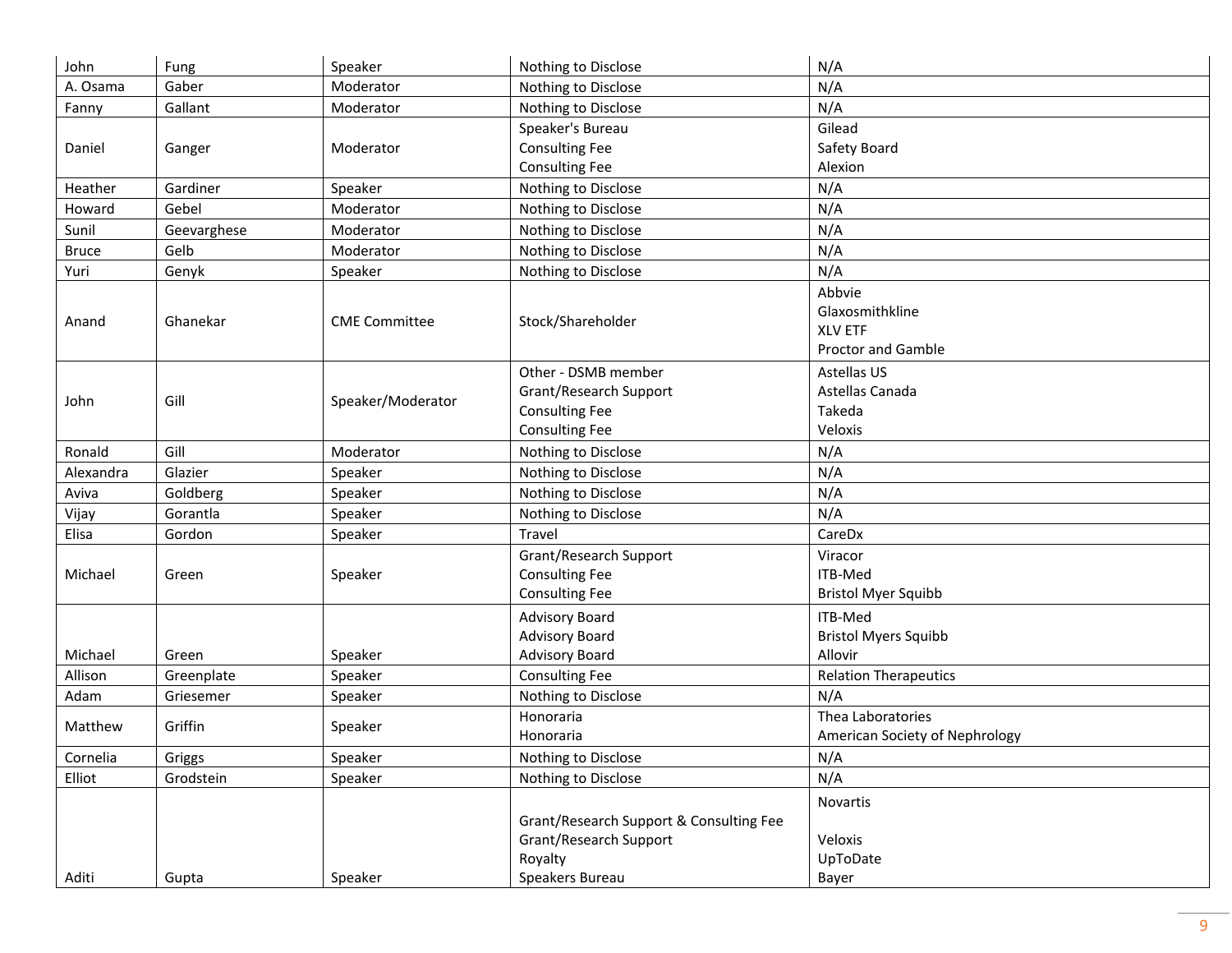| Amar     | Gupta      | <b>CME Committee</b>      | Nothing to Disclose                                                                                                                                                                                                              | N/A                                                                                                                                            |
|----------|------------|---------------------------|----------------------------------------------------------------------------------------------------------------------------------------------------------------------------------------------------------------------------------|------------------------------------------------------------------------------------------------------------------------------------------------|
| Gaurav   | Gupta      | Moderator                 | Honoraria<br>Honoraria<br>Honoraria<br>Grant/Research Support & Honoraria<br>Grant/Research Support & Honoraria<br>Grant/Research Support<br>Grant/Research Support<br>Grant/Research Support                                    | Veloxis<br>Alexion<br>Mallinckrodt<br>CareDx<br>Natera<br>Merck<br>Gilead<br>Mendez National Institute of Transplantation Foundation           |
| Carolina | Gustafson  | Speaker                   | Nothing to Disclose                                                                                                                                                                                                              | N/A                                                                                                                                            |
| Benjamin | Haithcock  | Speaker                   | Nothing to Disclose                                                                                                                                                                                                              | N/A                                                                                                                                            |
| Shelley  | Hall       | Speaker/Moderator         | <b>Consulting Fee</b><br><b>Consulting Fee</b><br><b>Consulting Fee</b><br><b>Consulting Fee</b><br><b>Consulting Fee</b>                                                                                                        | Abbott<br>Abiomed<br>Medtronic<br>CareDx<br>Natera                                                                                             |
| Samantha | Halpern    | Speaker                   | Nothing to Disclose                                                                                                                                                                                                              | N/A                                                                                                                                            |
| Samantha | Halpern    | <b>Planning Committee</b> | Nothing to Disclose                                                                                                                                                                                                              | N/A                                                                                                                                            |
| Helen    | Han        | Moderator                 | Nothing to Disclose                                                                                                                                                                                                              | N/A                                                                                                                                            |
| lan      | Hargraves  | Speaker                   | Nothing to Disclose                                                                                                                                                                                                              | N/A                                                                                                                                            |
| Matthew  | Harinstein | Speaker                   | Nothing to Disclose                                                                                                                                                                                                              | N/A                                                                                                                                            |
| Matt     | Harris     | Speaker                   | Nothing to Disclose                                                                                                                                                                                                              | N/A                                                                                                                                            |
| Allyson  | Hart       | Speaker                   | Grant/Research Support<br>Grant/Research Support                                                                                                                                                                                 | <b>CSL Behring</b><br><b>Atara Biotherapeutics</b>                                                                                             |
| Matthew  | Hartwig    | Speaker                   | Grant/Research Support<br><b>Consulting Fee</b><br><b>Consulting Fee</b><br><b>Consulting Fee</b><br><b>Consulting Fee</b><br>Grant/Research Support<br>Grant/Research Support<br><b>Consulting Fee</b><br><b>Consulting Fee</b> | Transmedics<br>Paragonix<br>Proterris<br>Biomedinnovations<br><b>CSL Berhing</b><br>Transmedics<br>Biomedinnovations<br>Paragonix<br>Proterris |
| David    | Haver      | Speaker                   | Nothing to Disclose                                                                                                                                                                                                              | N/A                                                                                                                                            |
| Nicole   | Hayde      | Moderator                 | Nothing to Disclose                                                                                                                                                                                                              | N/A                                                                                                                                            |
| Don      | Hayes      | Speaker                   | Nothing to Disclose                                                                                                                                                                                                              | N/A                                                                                                                                            |
| Patrick  | Healey     | Speaker                   | Nothing to Disclose                                                                                                                                                                                                              | N/A                                                                                                                                            |
| Julie    | Heimbach   | Speaker                   | Nothing to Disclose                                                                                                                                                                                                              | N/A                                                                                                                                            |
| Randy    | Henderson  | Speaker                   | Nothing to Disclose                                                                                                                                                                                                              | N/A                                                                                                                                            |
| Calvin   | Henry      | Speaker                   | Nothing to Disclose                                                                                                                                                                                                              | N/A                                                                                                                                            |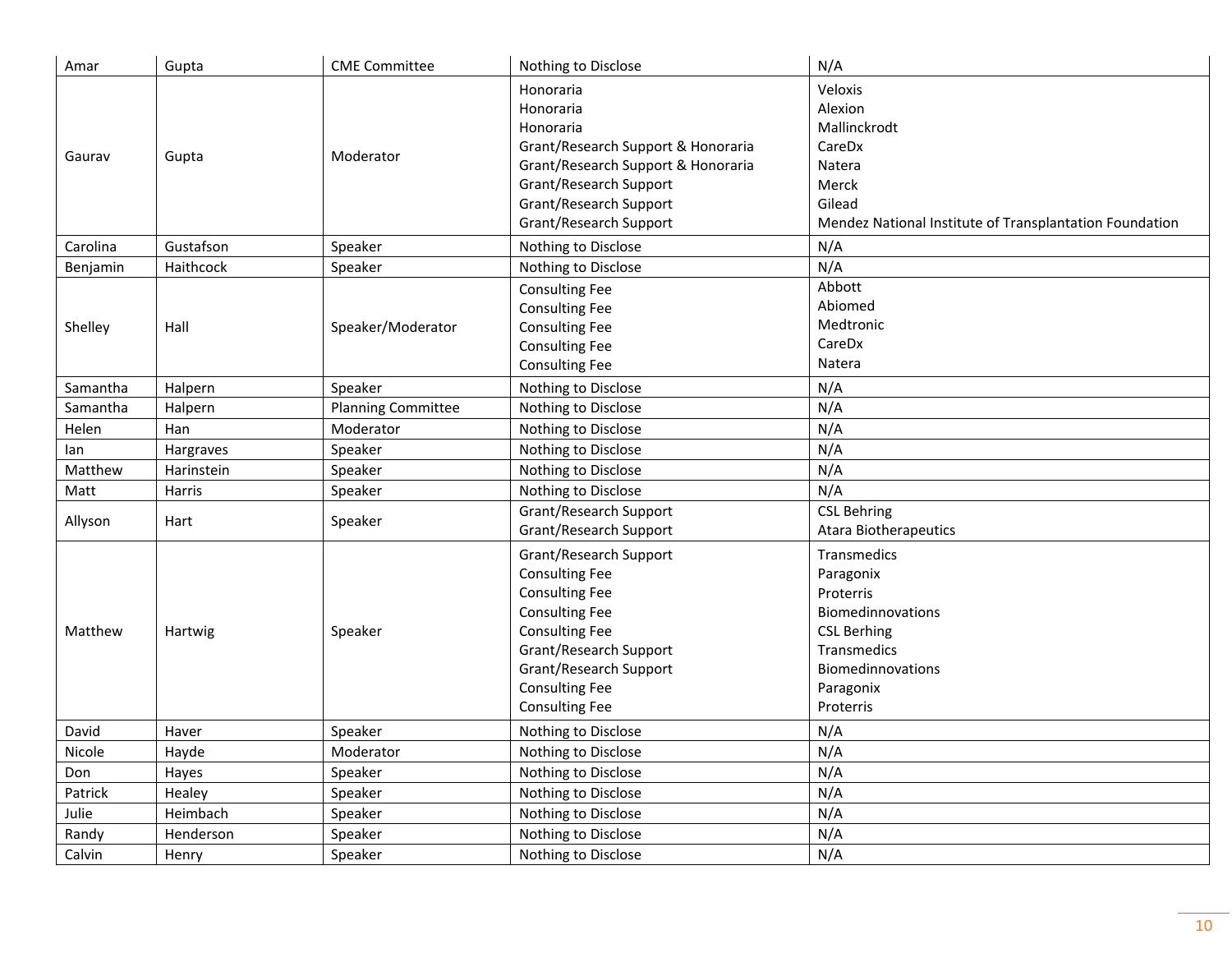|           |                     | Speaker/Planning  |                                                                                                                                                                                                                                                                                              |                                                                                                                                                                                   |
|-----------|---------------------|-------------------|----------------------------------------------------------------------------------------------------------------------------------------------------------------------------------------------------------------------------------------------------------------------------------------------|-----------------------------------------------------------------------------------------------------------------------------------------------------------------------------------|
| Roberto   | Hernandez-Alejandro | Committee         | Nothing to Disclose                                                                                                                                                                                                                                                                          | N/A                                                                                                                                                                               |
| Emily     | Herriman            | Speaker           | Nothing to Disclose                                                                                                                                                                                                                                                                          | N/A                                                                                                                                                                               |
|           |                     |                   | Grant/Research Support                                                                                                                                                                                                                                                                       | Guanguong Shunde Innovative Design Institute                                                                                                                                      |
| Amelia    | Hessheimer          | Speaker           | Grant/Research Support                                                                                                                                                                                                                                                                       | Instituto de Salud Carlos III                                                                                                                                                     |
| Michelle  | Hickey              | Moderator         | <b>Intellectual Property Rights</b>                                                                                                                                                                                                                                                          | Immucor                                                                                                                                                                           |
| Simon     | Horslen             | Moderator         | Grant/Research Support                                                                                                                                                                                                                                                                       | Mirum                                                                                                                                                                             |
| Simon     | Horslen             | Moderator         | <b>Consulting Fee</b>                                                                                                                                                                                                                                                                        | Albireo                                                                                                                                                                           |
| Haley     | Hoy                 | Speaker           | Nothing to Disclose                                                                                                                                                                                                                                                                          | N/A                                                                                                                                                                               |
| Eileen    | Hsich               |                   | Other-DETECT Study (Steering Committee)                                                                                                                                                                                                                                                      | Natera                                                                                                                                                                            |
|           |                     | Speaker/Moderator | Honoraria                                                                                                                                                                                                                                                                                    | Natera                                                                                                                                                                            |
| Atul      | Humar               | Speaker           | <b>Consulting Fee</b>                                                                                                                                                                                                                                                                        | Takeda                                                                                                                                                                            |
|           |                     |                   | <b>Consulting Fee</b>                                                                                                                                                                                                                                                                        | Roche                                                                                                                                                                             |
| Shirish   | Huprikar            | Moderator         | Nothing to Disclose                                                                                                                                                                                                                                                                          | N/A                                                                                                                                                                               |
| Syed      | Husain              | Speaker           | Grant/Research Support                                                                                                                                                                                                                                                                       | <b>Nelson Family Foundation</b>                                                                                                                                                   |
| Christine | Hwang               | Moderator         | Nothing to Disclose                                                                                                                                                                                                                                                                          | N/A                                                                                                                                                                               |
| Carlo     | lasella             | Speaker           | Nothing to Disclose                                                                                                                                                                                                                                                                          | N/A                                                                                                                                                                               |
| Michael   | Ison                | Speaker           | Royalty<br>Grant/Research Support<br>Grant/Research Support<br><b>Consulting Fee</b><br><b>Consulting Fee</b><br><b>Consulting Fee</b><br><b>Consulting Fee</b><br><b>Consulting Fee</b><br><b>Consulting Fee</b><br><b>Consulting Fee</b><br><b>Consulting Fee</b><br><b>Consulting Fee</b> | Up To Date<br>GlaxoSmithKline<br>Pulmoncyde<br>Adagio<br><b>ADMA Biologics</b><br>AlloVir<br>Cidara<br>Genetech/Roche<br>Janssen<br>Shionogi<br>Takeda<br><b>Viracor Eurofins</b> |
| Kareena   | Israni              | Speaker/Moderator | Grant/Research Support<br><b>Consulting Fee</b>                                                                                                                                                                                                                                              | Gilead funding to my institution<br><b>CSL Behring</b>                                                                                                                            |
| Manhal    | Izzy                | Speaker           | Nothing to Disclose                                                                                                                                                                                                                                                                          | N/A                                                                                                                                                                               |
|           |                     |                   | Travel                                                                                                                                                                                                                                                                                       | One Lambda                                                                                                                                                                        |
| Annette   | Jackson             | Speaker/Moderator | Honoraria                                                                                                                                                                                                                                                                                    | <b>Novartis</b>                                                                                                                                                                   |
|           |                     |                   | Grant/Research Support                                                                                                                                                                                                                                                                       | CareDx                                                                                                                                                                            |
|           |                     |                   | <b>Consulting Fee</b>                                                                                                                                                                                                                                                                        | Hansa Biopharma                                                                                                                                                                   |
| Whitney   | Jackson             | Speaker           | Nothing to Disclose                                                                                                                                                                                                                                                                          | N/A                                                                                                                                                                               |
| Amrish    | Jain                | Moderator         | Nothing to Disclose                                                                                                                                                                                                                                                                          | N/A                                                                                                                                                                               |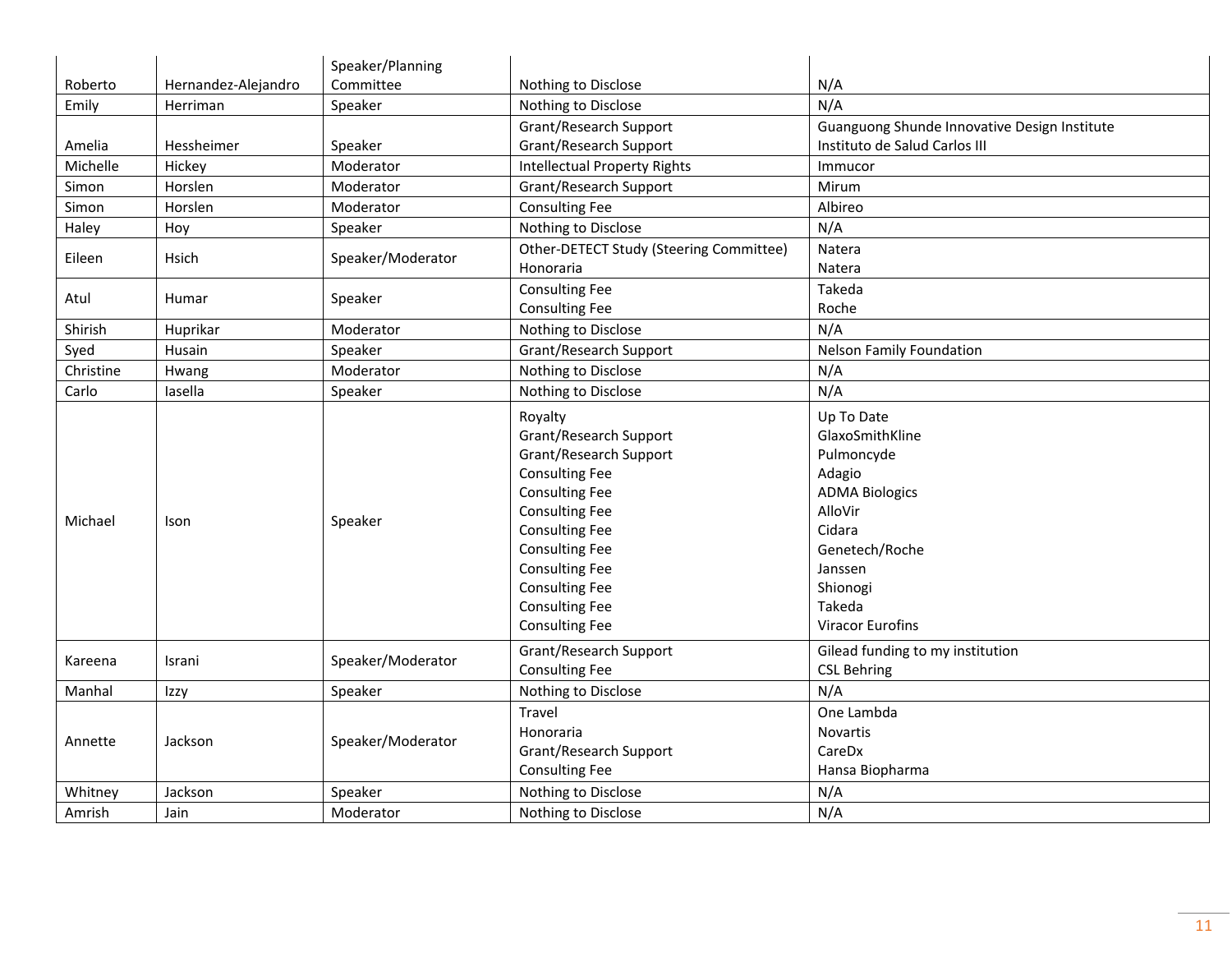| Anuja    | Java            | Speaker           | <b>Consulting Fee</b><br><b>Consulting Fee</b><br><b>Consulting Fee</b><br><b>Consulting Fee</b><br><b>Consulting Fee</b><br><b>Consulting Fee</b><br>Grant/Research Support                                                                            | Alexion pharmaceuticals<br>Novartis pharmaceuticals<br><b>Gemini Therapeutics</b><br><b>Chinook Therapeutics</b><br><b>Apellis Pharmaceuticals</b><br>Catalyst biosciences<br><b>Apellis Pharmaceuticals</b> |
|----------|-----------------|-------------------|---------------------------------------------------------------------------------------------------------------------------------------------------------------------------------------------------------------------------------------------------------|--------------------------------------------------------------------------------------------------------------------------------------------------------------------------------------------------------------|
| Valluvan | Jeevanandam     | Speaker           | Nothing to Disclose                                                                                                                                                                                                                                     | N/A                                                                                                                                                                                                          |
| Michelle | Jesse           | Speaker/Moderator | Nothing to Disclose                                                                                                                                                                                                                                     | N/A                                                                                                                                                                                                          |
| Stanley  | Jordan          | Speaker           | Other<br><b>Intellectual Property Rights</b><br>Grant/Research Support<br>Grant/Research Support<br>Grant/Research Support<br><b>Consulting Fee</b><br><b>Consulting Fee</b><br><b>Consulting Fee</b><br><b>Consulting Fee</b><br><b>Consulting Fee</b> | CSL Behring stock options<br><b>CSL Behring</b><br>Hansa Biopharma<br><b>CSL Behring</b><br>Regeneron<br>CareDx<br>Regeneron<br>Argenx<br>Hansa Biopharma<br>Vera                                            |
| Michelle | Josephson       | Moderator         | <b>Stock</b><br>Grant/Research Support<br>Grant/Research Support<br><b>Consulting Fee</b><br><b>Consulting Fee</b><br><b>Consulting Fee</b><br><b>Consulting Fee</b><br><b>Consulting Fee</b>                                                           | Seagen<br>Glft of Hope<br>Bucksobaum<br><b>Exosome Diagnostics</b><br>Immucor<br>Otsuka<br>UBC pharmacetuical<br>Vera Therapeutics                                                                           |
| Sheila   | Jowsey-Gregoire | Moderator         | Nothing to Disclose                                                                                                                                                                                                                                     | N/A                                                                                                                                                                                                          |
| Tiffany  | Kaiser          | Speaker/Moderator | Nothing to Disclose                                                                                                                                                                                                                                     | N/A                                                                                                                                                                                                          |
| Manreet  | Kanwar          | Moderator         | <b>Consulting Fee</b><br><b>Consulting Fee</b>                                                                                                                                                                                                          | Abiomed<br>CareDx                                                                                                                                                                                            |
| Senta    | Kapnick         | Speaker           | Nothing to Disclose                                                                                                                                                                                                                                     | N/A                                                                                                                                                                                                          |
| Olivia   | Kates           | Moderator         | Honoraria<br>Honoraria                                                                                                                                                                                                                                  | Canadian Society of Transplantation<br>American Foundation for Donation and Transplantation                                                                                                                  |
| Olivia   | Kates           | Moderator         | <b>Consulting Fee</b>                                                                                                                                                                                                                                   | Bennett Jones LLP - not an ineligible company                                                                                                                                                                |
| Navpreet | Kaur            | Moderator         | Nothing to Disclose                                                                                                                                                                                                                                     | N/A                                                                                                                                                                                                          |
| Megan    | Keck            | Moderator         | Nothing to Disclose                                                                                                                                                                                                                                     | N/A                                                                                                                                                                                                          |
| Clark    | Kensinger       | Speaker           | Nothing to Disclose                                                                                                                                                                                                                                     | N/A                                                                                                                                                                                                          |
| Karen    | Kerepesi        | Speaker           | Nothing to Disclose                                                                                                                                                                                                                                     | N/A                                                                                                                                                                                                          |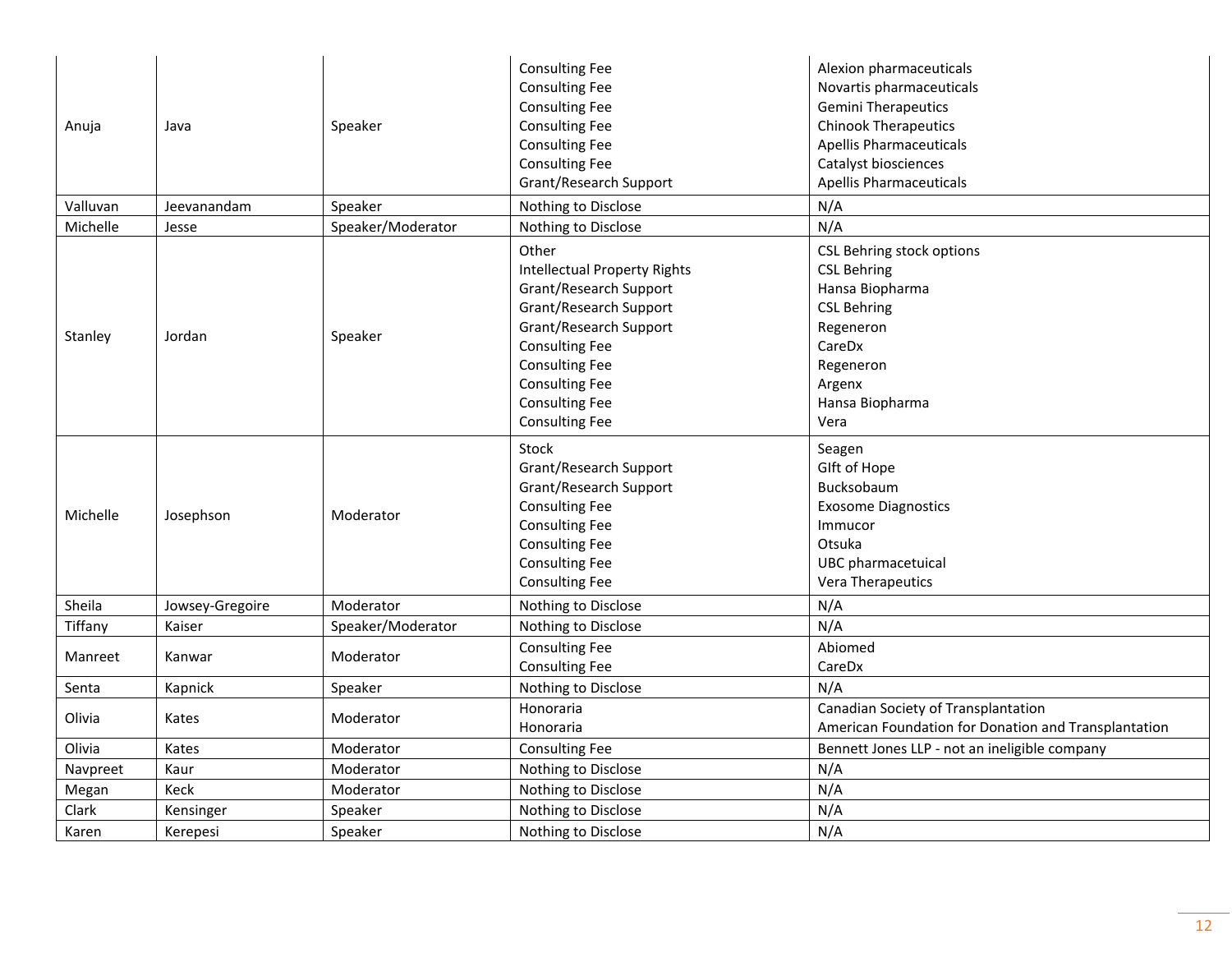| Shaf      | Keshavjee        | Speaker              | <b>Consulting Fee</b><br><b>Consulting Fee</b><br><b>Consulting Fee</b><br>Grant/Research Support<br>Grant/Research Support<br>Ownership Interest  | Lung Bioengineering<br>Abbott<br><b>SQI Diagnostics</b><br><b>United Therapeutics</b><br><b>CSL Behring</b><br>Traferox Technologies - not an ineligible company as of 4/22 |
|-----------|------------------|----------------------|----------------------------------------------------------------------------------------------------------------------------------------------------|-----------------------------------------------------------------------------------------------------------------------------------------------------------------------------|
| Hailey    | Kessler Hourigan | Moderator            | Nothing to Disclose                                                                                                                                | N/A                                                                                                                                                                         |
| Karen     | Khalil           | Speaker              | Honoraria                                                                                                                                          | Veloxis                                                                                                                                                                     |
| Dean      | Kim              | <b>CME Committee</b> | Grant/Research Support                                                                                                                             | Merck - Directly to Hospital                                                                                                                                                |
| KMarie    | King             | Speaker              | Nothing to Disclose                                                                                                                                | N/A                                                                                                                                                                         |
| Lindsay   | King             | Moderator            | Nothing to Disclose                                                                                                                                | N/A                                                                                                                                                                         |
| Travis    | King             | Speaker              | <b>Consulting Fee</b><br><b>Consulting Fee</b><br><b>Consulting Fee</b>                                                                            | Gilead<br>Thera Technologies<br><b>Melinta Therapeutics</b>                                                                                                                 |
| Tarunjeet | Klair            | Speaker              | Nothing to Disclose                                                                                                                                | N/A                                                                                                                                                                         |
| Christina | Klein            | Moderator            | Royalty<br>Honoraria<br><b>Consulting Fee</b><br><b>Consulting Fee</b><br><b>Consulting Fee</b><br><b>Consulting Fee</b>                           | Up to date<br>Lifelink Foundation<br>Veloxis<br>Sanofi<br>Nephrosant<br>CareDx                                                                                              |
| Catherine | Kling            | <b>CME Committee</b> | Nothing to Disclose                                                                                                                                | N/A                                                                                                                                                                         |
| Katherine | Klingenberg      | Speaker              | Nothing to Disclose                                                                                                                                | N/A                                                                                                                                                                         |
| Jon       | Kobashigawa      | Speaker              | Grant/Research Support<br>Grant/Research Support<br>Grant/Research Support<br>Grant/Research Support                                               | TransMedics<br>CareDx<br><b>CSL Behring</b><br><b>NIH</b>                                                                                                                   |
| Priya     | Kodiyanplakkal   | Moderator            | Nothing to Disclose                                                                                                                                | N/A                                                                                                                                                                         |
| Beverly   | Kosmach-Park     | Speaker              | Nothing to Disclose                                                                                                                                | N/A                                                                                                                                                                         |
| Camille   | Kotton           | Speaker              | <b>Consulting Fee</b><br><b>Consulting Fee</b><br><b>Consulting Fee</b><br><b>Consulting Fee</b><br><b>Consulting Fee</b><br><b>Consulting Fee</b> | Merck<br>Takeda<br><b>Roche Diagnostics</b><br>Exevir<br><b>Biotest</b><br>Evrys                                                                                            |
| Sheri     | Krams            | Speaker              | Nothing to Disclose                                                                                                                                | N/A                                                                                                                                                                         |
| Shekhar   | Kubal            | Speaker              | Nothing to Disclose                                                                                                                                | N/A                                                                                                                                                                         |
| Jasleen   | Kukreja          | Speaker              | Grant/Research Support<br><b>Consulting Fee</b><br><b>Consulting Fee</b>                                                                           | Transmedics<br>Lung Bioengineering<br>CareDx                                                                                                                                |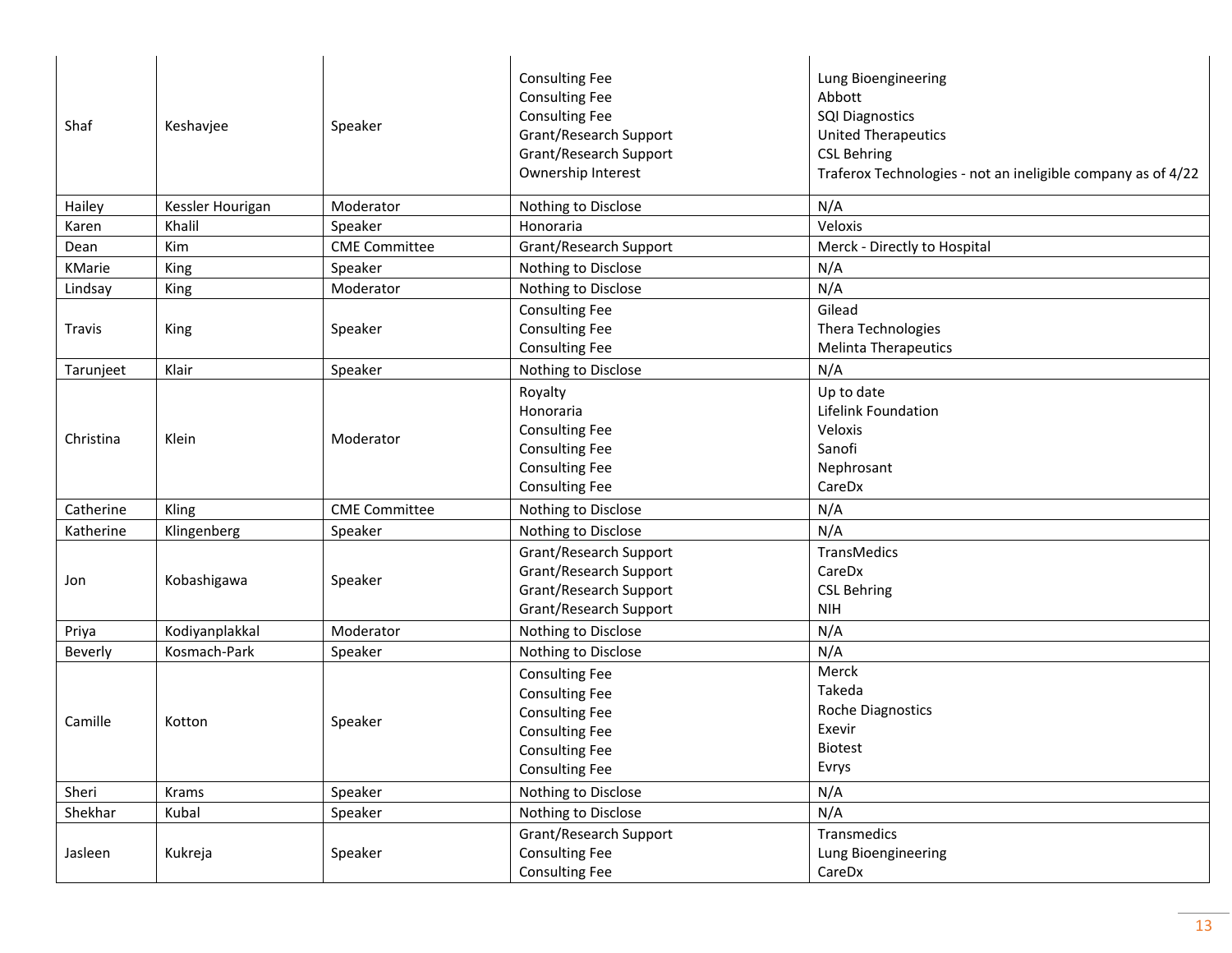| Deepali       | Kumar            | Speaker/Moderator         | Speakers Bureau<br>Grant/Research Support<br>Grant/Research Support<br>Grant/Research Support<br>Grant/Research Support<br>Grant/Research Support, Consulting Fee<br><b>Advisory Board</b><br><b>Consulting Fee</b><br><b>Consulting Fee</b> | Astellas<br>Qiagen<br>GSK<br>Atara Bio<br>Amplyx<br>Takeda<br>Roche<br>Merch<br>Exevir                                                                                               |
|---------------|------------------|---------------------------|----------------------------------------------------------------------------------------------------------------------------------------------------------------------------------------------------------------------------------------------|--------------------------------------------------------------------------------------------------------------------------------------------------------------------------------------|
| Kristin       | Kuntz            | Moderator                 | Nothing to Disclose                                                                                                                                                                                                                          | N/A                                                                                                                                                                                  |
| Jerzy         | Kupiec-Weglinski | Speaker                   | Nothing to Disclose                                                                                                                                                                                                                          | N/A                                                                                                                                                                                  |
| Jean          | Kwun             | Speaker                   | Grant/Research Support                                                                                                                                                                                                                       | eGenesis<br>Alexion                                                                                                                                                                  |
| Ricardo       | La Hoz           | Speaker                   | Nothing to Disclose                                                                                                                                                                                                                          | N/A                                                                                                                                                                                  |
| Keren         | Ladin            | Speaker                   | Grant/Research Support<br>Grant/Research Support<br>Grant/Research Support                                                                                                                                                                   | <b>PCORI</b><br>The Greenwall Foundation<br>Paul Teschan Research Fund# 2021-08, Dialysis Clinics Inc,<br>(DCI)                                                                      |
| Daniela       | Ladner           | <b>Planning Committee</b> | Nothing to Disclose                                                                                                                                                                                                                          | N/A                                                                                                                                                                                  |
| Jennifer      | Lai              | Speaker                   | Other - Advisory Board<br>Grant/Research Support<br>Grant/Research Support<br>Grant/Research Support<br>Grant/Research Support                                                                                                               | Novo Nordisk<br><b>Gore Medical</b><br>Vir Medical<br>Axcella Health<br>Lipocine                                                                                                     |
| Elaine        | Lander           | Moderator                 | Nothing to Disclose                                                                                                                                                                                                                          | N/A                                                                                                                                                                                  |
| <b>Dianne</b> | LaPointe Rudow   | Speaker                   | -null-                                                                                                                                                                                                                                       | -null-                                                                                                                                                                               |
| Nancy         | Law              | Speaker                   | Nothing to Disclose                                                                                                                                                                                                                          | N/A                                                                                                                                                                                  |
| Danielle      | Lazear           | Speaker                   | <b>Consulting Fee</b>                                                                                                                                                                                                                        | Medtronic                                                                                                                                                                            |
| Erika         | Lease            | Speaker                   | Nothing to Disclose                                                                                                                                                                                                                          | N/A                                                                                                                                                                                  |
| <b>Brian</b>  | Lee              | Speaker                   | Nothing to Disclose                                                                                                                                                                                                                          | N/A                                                                                                                                                                                  |
| John          | Lee              | Speaker/Moderator         | <b>Intellectual Property Rights</b><br>Grant/Research Support<br><b>Intellectual Property Rights</b><br>Grant/Research Support                                                                                                               | patent US-2020-0048713-A1<br><b>BioFire Diagnostics, LLC</b><br>US-2020-0048713-A1 "Methods of Detecting Cell-Free DNA<br>in Biological Samples."<br><b>BioFire Diagnostics, LLC</b> |
| Carli         | Lehr             | Moderator                 | Nothing to Disclose                                                                                                                                                                                                                          | N/A                                                                                                                                                                                  |
| Krista        | Lentine          | Moderator                 | Honoraria<br><b>Consulting Fee</b>                                                                                                                                                                                                           | Sanofi<br>CareDx                                                                                                                                                                     |
| Juliette      | Leon             | Speaker                   | Nothing to Disclose                                                                                                                                                                                                                          | N/A                                                                                                                                                                                  |
| John          | Leone            | <b>CME Committee</b>      | Grant/Research Support                                                                                                                                                                                                                       | <b>Bristol Myers-Squibb</b>                                                                                                                                                          |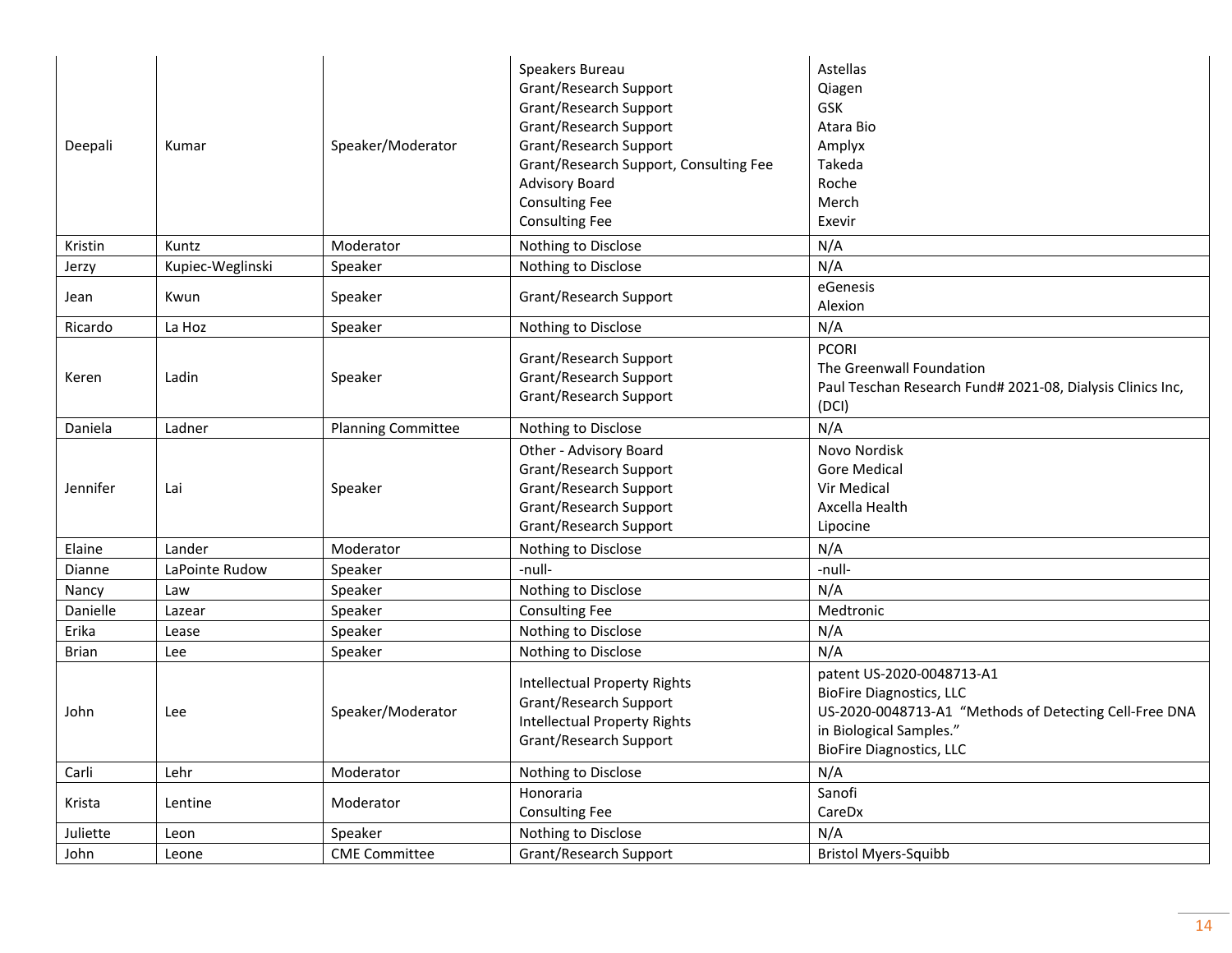| Mark        | Lerman   | Moderator                 | Honoraria<br><b>Consulting Fee</b>                                                                                                             | CareDX<br>CareDx                                                                                                                                                                                         |
|-------------|----------|---------------------------|------------------------------------------------------------------------------------------------------------------------------------------------|----------------------------------------------------------------------------------------------------------------------------------------------------------------------------------------------------------|
| Daniel      | Leung    | Speaker                   | Grant/Research Support<br>Grant/Research Support<br>Grant/Research Support<br><b>Consulting Fee</b><br><b>Consulting Fee</b>                   | CF Foundation<br>Abbvie<br>Mirum<br>Vertex<br>Gilead                                                                                                                                                     |
| Macey       | Levan    | Speaker                   | Grant/Research Support<br>Grant/Research Support<br>Grant/Research Support<br><b>Consulting Fee</b><br><b>Consulting Fee</b>                   | <b>NIDDK</b><br><b>NIAID</b><br><b>DOD</b><br>Patients Like Me<br><b>Takeda Pharmaceuticals</b>                                                                                                          |
| Deborah     | Levine   | Speaker/Moderator         | Nothing to Disclose                                                                                                                            | N/A                                                                                                                                                                                                      |
| Matthew     | Levine   | Moderator                 | <b>Consulting Fee</b>                                                                                                                          | OBrien and Ryan LLP - not an ineligible company                                                                                                                                                          |
| Matthew     | Levine   | <b>Planning Committee</b> | Nothing to Disclose                                                                                                                            | N/A                                                                                                                                                                                                      |
| Josh        | Levitsky | Speaker                   | Grant/Research Support<br>Grant/Research Support<br><b>Consulting Fee</b><br><b>Consulting Fee</b>                                             | Viracor<br>Novartis<br><b>Transplant Genomics Inc</b><br>Mallinckrodt                                                                                                                                    |
| AnnMarie    | Liapakis | Moderator                 | <b>Consulting Fee</b>                                                                                                                          | Gilead                                                                                                                                                                                                   |
| Rochelle    | Liverman | Speaker                   | Nothing to Disclose                                                                                                                            | N/A                                                                                                                                                                                                      |
| Jayme       | Locke    | Speaker                   | Other<br>Grant/Research Support<br><b>Consulting Fee</b>                                                                                       | <b>FDA</b><br><b>United Therapeutics</b><br>Sanofi                                                                                                                                                       |
| Michael     | Lollo    | Speaker                   | Nothing to Disclose                                                                                                                            | N/A                                                                                                                                                                                                      |
| Bonnie      | Lonze    | Speaker                   | Grant/Research Support<br>Grant/Research Support                                                                                               | AbbVie<br>CareDx                                                                                                                                                                                         |
| Elizabeth   | Lorenz   | Speaker                   | Nothing to Disclose                                                                                                                            | N/A                                                                                                                                                                                                      |
| Jessica     | Lum      | Speaker                   | Nothing to Disclose                                                                                                                            | N/A                                                                                                                                                                                                      |
| Keri        | Lunsford | Speaker/Moderator         | Stock<br>Stock<br>Stock<br><b>Stock</b><br>Stock<br><b>Stock</b><br>Grant/Research Support<br>Grant/Research Support<br>Grant/Research Support | Crispr<br><b>Tandem Diabetes</b><br>Gilead<br><b>Intellia Therapeutics</b><br>Johnson and Johnson<br>Adaptive Biotechnology<br>National Institutes of Health<br>New Jersey Health Foundation<br>ASTS-TDI |
| Lauren      | Lux      | Speaker                   | Nothing to Disclose                                                                                                                            | N/A                                                                                                                                                                                                      |
| <b>Bing</b> | Ma       | Speaker                   | Nothing to Disclose                                                                                                                            | N/A                                                                                                                                                                                                      |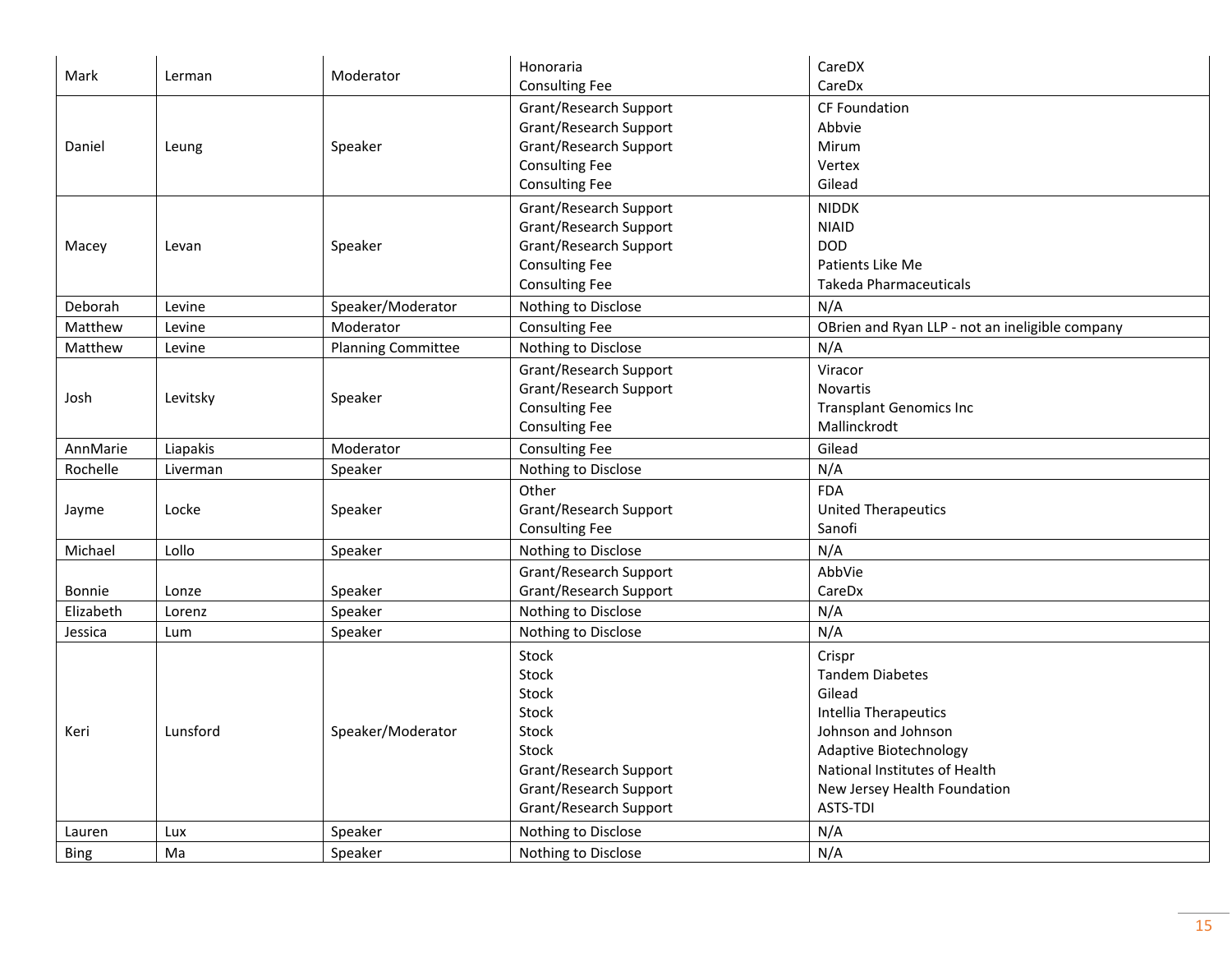| Clarisse  | Machado         | Speaker                   | <b>Consulting Fee</b><br><b>Consulting Fee</b><br><b>Consulting Fee</b> | Merck Sharp & Dohme<br><b>Takeda Pharmaceutical Company</b><br>Pfizer Inc |
|-----------|-----------------|---------------------------|-------------------------------------------------------------------------|---------------------------------------------------------------------------|
| Joren     | Madsen          | Moderator                 | <b>Consulting Fee</b><br><b>DSMB</b>                                    | <b>CSL Behring</b><br>Transmedics                                         |
| Maricar   | Malinis         | Moderator                 | Grant/Research Support<br>Grant/Research Support                        | Takeda,<br>Aicuris                                                        |
| Maricar   | Malinis         | Speaker/Moderator         | Nothing to Disclose                                                     | N/A                                                                       |
| Donna     | Mancini         | Speaker                   | Nothing to Disclose                                                     | N/A                                                                       |
| Didier    | Mandelbrot      | Speaker                   | <b>Consulting Fee</b>                                                   | CareDx                                                                    |
| Cosme     | Manzarbeitia    | <b>CME Committee</b>      | Nothing to Disclose                                                     | N/A                                                                       |
| Olivia    | Martinez        | Moderator                 | Nothing to Disclose                                                     | N/A                                                                       |
| Paulo     | Martins         | Moderator                 | Grant/Research Support                                                  | Ochre Bio                                                                 |
| Arthur    | Matas           | Speaker                   | Nothing to Disclose                                                     | N/A                                                                       |
| Amit      | Mathur          | Speaker                   | Nothing to Disclose                                                     | N/A                                                                       |
| Cal       | Matsumoto       | Speaker/Moderator         | Nothing to Disclose                                                     | N/A                                                                       |
|           |                 |                           | Honoraria                                                               | Alexion                                                                   |
| Alisha    | Mavis           | Speaker                   | Honoraria                                                               | Mirum                                                                     |
|           |                 |                           | Honoraria                                                               | Albireo                                                                   |
| George    | Mazariegos      | Moderator                 | Nothing to Disclose                                                     | N/A                                                                       |
| Mara      | McAdams DeMarco | Speaker                   | Nothing to Disclose                                                     | N/A                                                                       |
| Molly     | McCarthy        | Moderator                 | Nothing to Disclose                                                     | N/A                                                                       |
| Jennifer  | McDermott       | Moderator                 | Nothing to Disclose                                                     | N/A                                                                       |
|           |                 |                           | <b>Consulting Fee</b>                                                   | Otsuka pharmaceuticals                                                    |
| Lisa      | McElroy         | Speaker                   | Grant/Research Support                                                  | CareDx                                                                    |
| Marilyn   | McEnhill        | Speaker                   | Nothing to Disclose                                                     | N/A                                                                       |
| Victoria  | McIntyre        | AH-Staff                  | Nothing to Disclose                                                     | N/A                                                                       |
| Greg      | McKenna         | <b>Planning Committee</b> | Nothing to Disclose                                                     | N/A                                                                       |
| Rhondalyn | McLean          | Speaker                   | Nothing to Disclose                                                     | N/A                                                                       |
|           |                 |                           | <b>Consulting Fee</b><br><b>Consulting Fee</b>                          | Fineheart<br>Leviticus                                                    |
|           |                 |                           | <b>Consulting Fee</b>                                                   | Abbott                                                                    |
|           |                 |                           | <b>Consulting Fee</b>                                                   | Moderna                                                                   |
| Mandeep   | Mehra           | Speaker                   | <b>Consulting Fee</b>                                                   | Natera                                                                    |
|           |                 |                           | <b>Consulting Fee</b>                                                   | Janssen                                                                   |
|           |                 |                           | <b>Consulting Fee</b>                                                   | Baim Institute for Clinical Research                                      |
|           |                 |                           | <b>Consulting Fee</b>                                                   | Paragonix                                                                 |
|           |                 |                           | <b>Consulting Fee</b>                                                   | NupulseCV                                                                 |
| Marian    | Michaels        | Speaker                   | Grant/Research Support                                                  | Viracor                                                                   |
| Rachel    | Miller          | Moderator                 | Nothing to Disclose                                                     | N/A                                                                       |
| Nader     | Moazami         | Speaker                   | Nothing to Disclose                                                     | N/A                                                                       |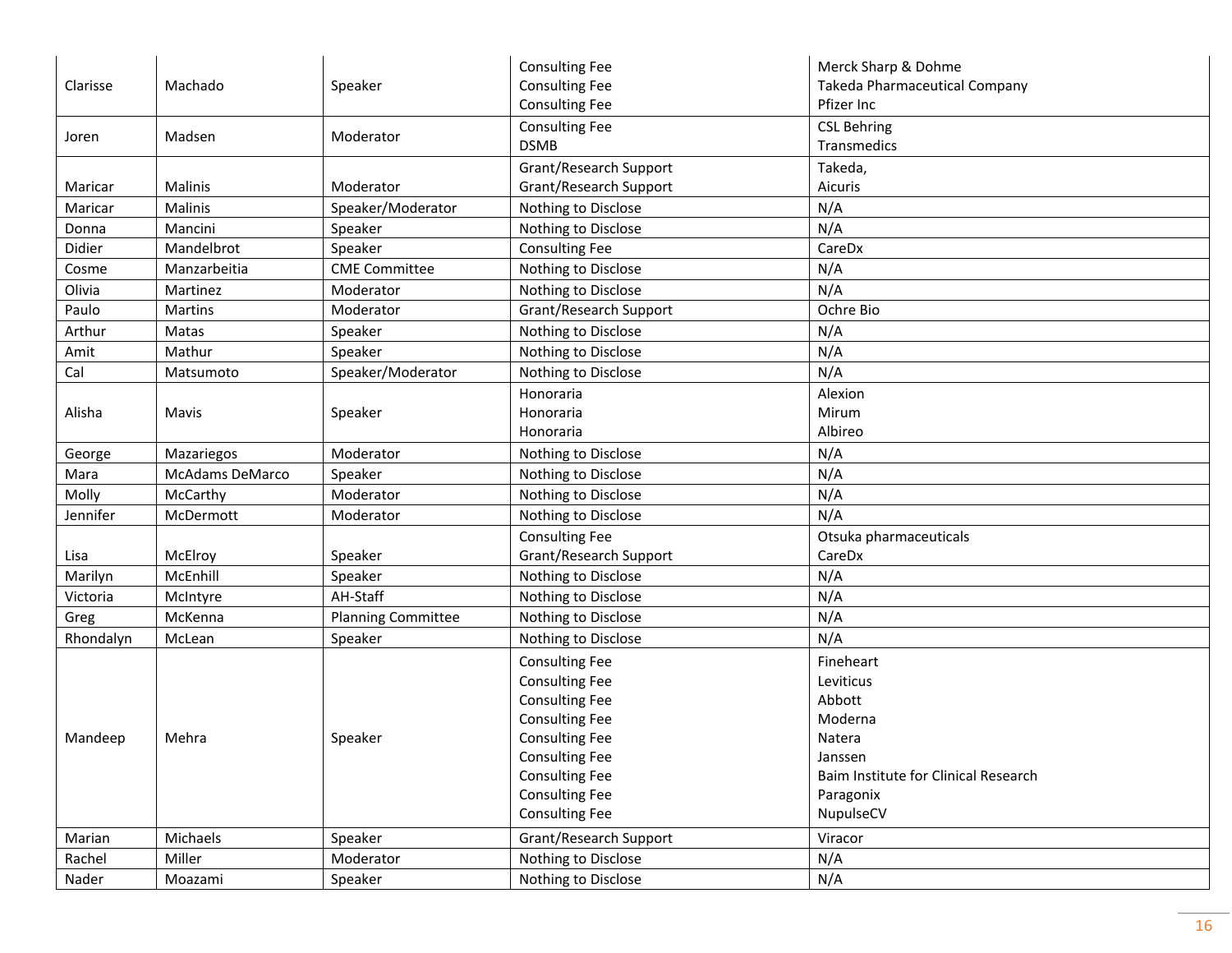| Saeed         | Mohammad   | Speaker                   | <b>Consulting Fee</b><br><b>Advisory Board</b>                                                                                                                                                                                                          | Albireo<br>Mirum                                                                                                                                                  |
|---------------|------------|---------------------------|---------------------------------------------------------------------------------------------------------------------------------------------------------------------------------------------------------------------------------------------------------|-------------------------------------------------------------------------------------------------------------------------------------------------------------------|
| Sumit         | Mohan      | Speaker/Moderator         | Grant/Research Support<br><b>Consulting Fee</b><br><b>Consulting Fee</b><br><b>Consulting Fee</b>                                                                                                                                                       | Angion Biomedica<br>kidney International Reports<br><b>HSAG</b><br>eGenesis                                                                                       |
| Muhammad      | Mohiuddin  | Speaker                   | Nothing to Disclose                                                                                                                                                                                                                                     | N/A                                                                                                                                                               |
| Robert        | Montgomery | Speaker/Moderator         | Grant/Research Support<br><b>Consulting Fee</b><br><b>Consulting Fee</b><br><b>Consulting Fee</b><br><b>Consulting Fee</b><br><b>Consulting Fee</b><br><b>Consulting Fee</b><br><b>Consulting Fee</b><br><b>Consulting Fee</b><br><b>Consulting Fee</b> | <b>Biolung technologies</b><br>hansa medical<br>regeneron<br>ThermoFischer Scientific<br>sanofi<br>genentech<br>care dx<br>ITB med<br>PPD development<br>eGenesis |
| Robert        | Montgomery | <b>Planning Committee</b> | Grant/Research Support<br>Grant/Research Support<br><b>Consulting Fee</b><br><b>Consulting Fee</b><br><b>Consulting Fee</b><br><b>Consulting Fee</b><br><b>Consulting Fee</b><br><b>Consulting Fee</b>                                                  | Hansa Biopharma<br><b>United Therapeutics</b><br>eGenesis<br>Genetech<br>Sanofi<br>Natera<br>Regeneron<br>Hansa<br>CareDx                                         |
| Tiffany       | Morina     | ASTS-Staff                | Nothing to Disclose                                                                                                                                                                                                                                     | N/A                                                                                                                                                               |
| Monica        | Morrison   | Speaker                   | Nothing to Disclose                                                                                                                                                                                                                                     | N/A                                                                                                                                                               |
| Asha          | Moudgil    | Moderator                 | Nothing to Disclose                                                                                                                                                                                                                                     | N/A                                                                                                                                                               |
| Bhargava      | Mullapudi  | Speaker                   | Nothing to Disclose                                                                                                                                                                                                                                     | N/A                                                                                                                                                               |
| Naoka         | Murakami   | Speaker/Moderator         | Honoraria                                                                                                                                                                                                                                               | Natera Inc.                                                                                                                                                       |
| <b>Brenda</b> | Muth       | Moderator                 | Nothing to Disclose                                                                                                                                                                                                                                     | N/A                                                                                                                                                               |
| Satish        | Nadig      | <b>Planning Committee</b> | Ownership/Equity                                                                                                                                                                                                                                        | Pandorum Technologies Pvt. Ltd.                                                                                                                                   |
| Maarten       | Naesens    | Moderator                 | Nothing to Disclose                                                                                                                                                                                                                                     | N/A                                                                                                                                                               |
| Shunji        | Nagai      | Speaker                   | Nothing to Disclose                                                                                                                                                                                                                                     | N/A                                                                                                                                                               |
| Shunji        | Nagai      | <b>Planning Committee</b> | Nothing to Disclose                                                                                                                                                                                                                                     | N/A                                                                                                                                                               |
| Ali           | Naji       | Speaker                   | Nothing to Disclose                                                                                                                                                                                                                                     | N/A                                                                                                                                                               |
| Shunichi      | Nakagawa   | Speaker                   | Nothing to Disclose                                                                                                                                                                                                                                     | N/A                                                                                                                                                               |
| Hannah        | Nam        | Moderator                 | Nothing to Disclose                                                                                                                                                                                                                                     | N/A                                                                                                                                                               |
| Anoma         | Nellore    | Moderator                 | <b>Consulting Fee</b>                                                                                                                                                                                                                                   | Janssen                                                                                                                                                           |
| Joelle        | Nelson     | Speaker                   | Grant/Research Support                                                                                                                                                                                                                                  | Care Dx (complete 10/2021)                                                                                                                                        |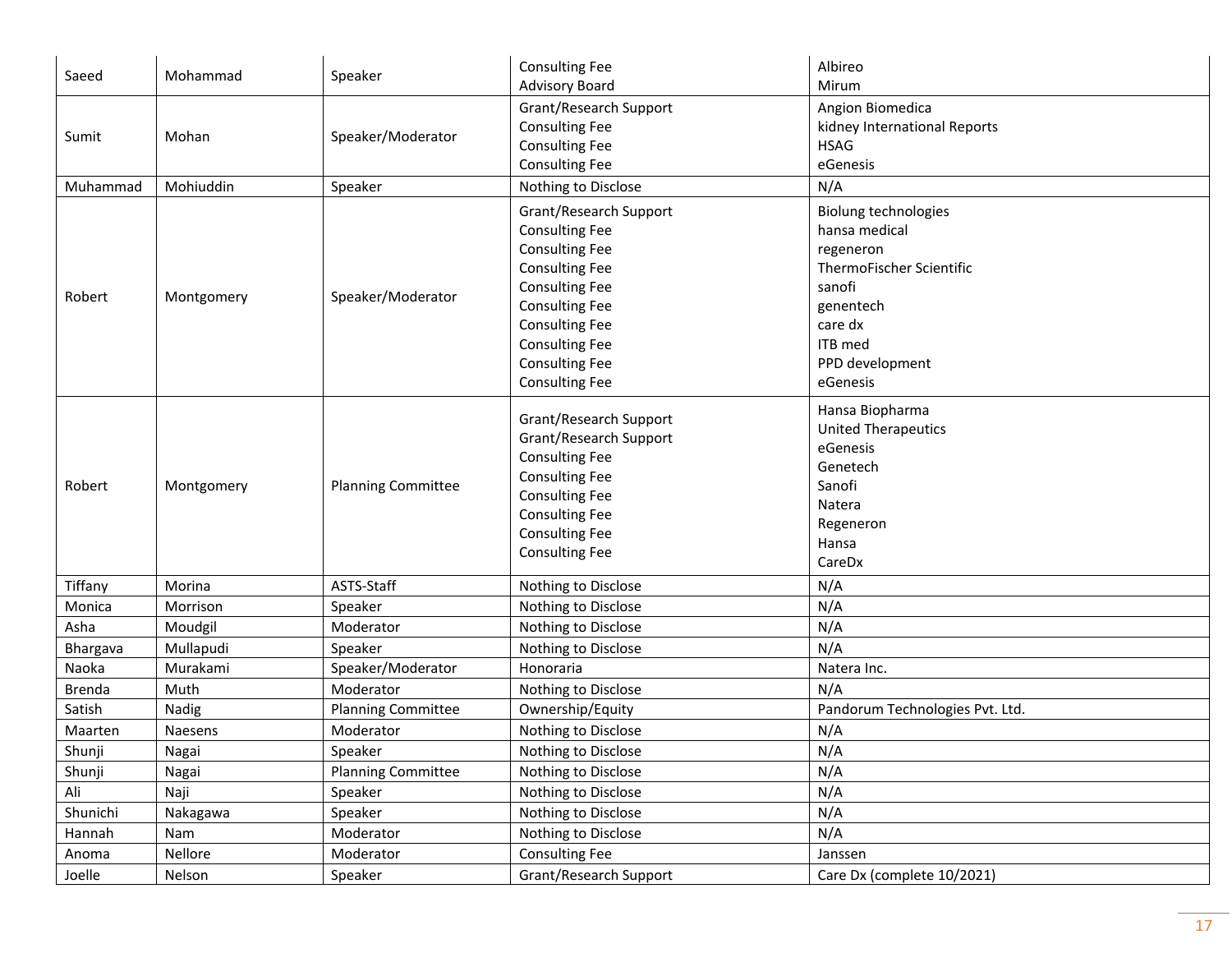| Nicole  | Nesselhauf | Moderator | Nothing to Disclose                                                                                                                                                                                                                                                                                                                                   | N/A                                                                                                                                                               |
|---------|------------|-----------|-------------------------------------------------------------------------------------------------------------------------------------------------------------------------------------------------------------------------------------------------------------------------------------------------------------------------------------------------------|-------------------------------------------------------------------------------------------------------------------------------------------------------------------|
| Kenneth | Newell     | Moderator | <b>Advisory Committee Member</b><br><b>Advisory Committee Member</b><br><b>Advisory Committee Member</b><br><b>Advisory Committee Member</b>                                                                                                                                                                                                          | Taleris<br>Takeda<br>Sangamo<br>Immucor                                                                                                                           |
| Peter   | Nickerson  | Speaker   | Honoraria<br><b>Consulting Fee</b><br><b>Consulting Fee</b><br><b>Consulting Fee</b>                                                                                                                                                                                                                                                                  | Astellas Pharma Inc<br>CSL Behring Inc<br>Paladin Labs Inc<br>VericiDX                                                                                            |
| Silke   | Niederhaus | Moderator | Nothing to Disclose                                                                                                                                                                                                                                                                                                                                   | N/A                                                                                                                                                               |
| Heather | O'Dell     | Speaker   | Nothing to Disclose                                                                                                                                                                                                                                                                                                                                   | N/A                                                                                                                                                               |
| Jody    | Olson      | Moderator | <b>Consulting Fee</b>                                                                                                                                                                                                                                                                                                                                 | Mallickrodt                                                                                                                                                       |
| Song    | Ong        | Moderator | <b>Advisory Board</b>                                                                                                                                                                                                                                                                                                                                 | <b>Horizon Therapeutics</b>                                                                                                                                       |
| Julie   | Osborn     | Speaker   | Nothing to Disclose                                                                                                                                                                                                                                                                                                                                   | N/A                                                                                                                                                               |
| Melissa | Ott        | Speaker   | Nothing to Disclose                                                                                                                                                                                                                                                                                                                                   | N/A                                                                                                                                                               |
| Brendan | Parent     | Speaker   | Grant/Research Support<br><b>Grant/Research Support</b>                                                                                                                                                                                                                                                                                               | Applebaum Foundation<br><b>United Therapeutics</b>                                                                                                                |
| Jignesh | Patel      | Speaker   | Honoraria<br><b>Advisory Board</b><br><b>Advisory Board</b><br>Grant/Research Support & Advisory Board<br>Grant/Research Support<br>Grant/Research Support & Advisory Board<br>Grant/Research Support<br>Grant/Research Support & Advisory Board<br>Grant/Research Support<br><b>Advisory Board</b><br><b>Advisory Board</b><br><b>Advisory Board</b> | <b>lonis</b><br>CareDx<br>Natera<br><b>BridgeBio</b><br>Alnylam<br>Alexion<br>Pfizer<br>Astra Zeneca<br>Eidos<br>Natera<br><b>BridgeBio</b><br>Akcea Therapeutics |
| Martha  | Pavlakis   | Speaker   | Grant/Research Support<br>Grant/Research Support<br><b>Consulting Fee</b><br><b>Consulting Fee</b>                                                                                                                                                                                                                                                    | CareDx<br><b>Transplant Genomics</b><br>Moderna<br><b>Transplant Solutions</b>                                                                                    |
| John    | Peipert    | Moderator | Grant/Research Support<br>Grant/Research Support<br>Grant/Research Support<br>Grant/Research Support<br>Grant/Research Support<br><b>Consulting Fee</b><br><b>Consulting Fee</b><br><b>Consulting Fee</b>                                                                                                                                             | Veloxis<br><b>Bristol Myers Squibb</b><br>Alexion<br><b>Clovis Oncology</b><br>Pfizer<br>AstraZeneca<br>FACIT.org<br><b>IMPAQ International</b>                   |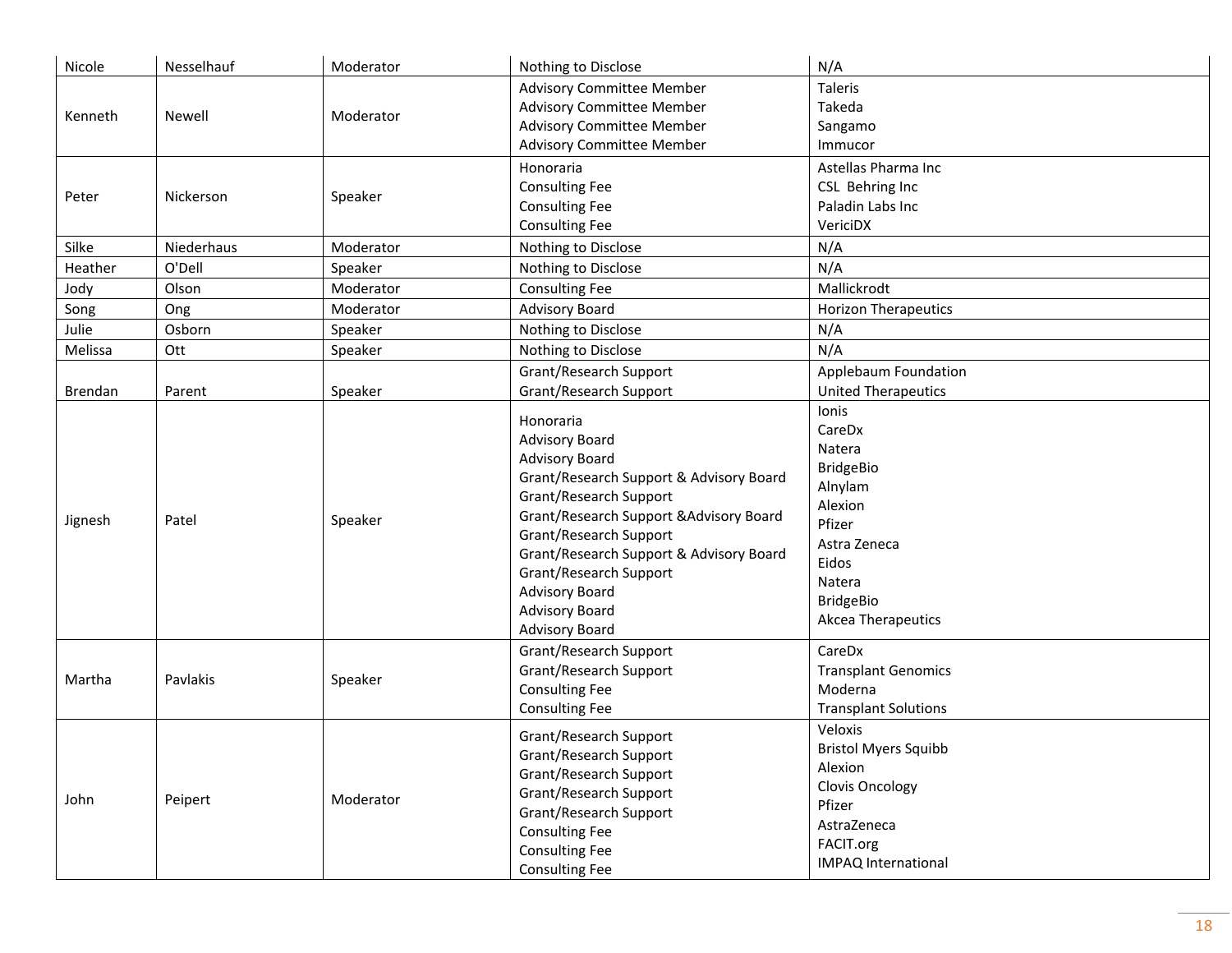|              |            |                           | Grant/Research Support<br>Grant/Research Support | Merck<br>Hologic                           |
|--------------|------------|---------------------------|--------------------------------------------------|--------------------------------------------|
| Marcus       | Pereira    | Speaker                   | Grant/Research Support                           | Moderna                                    |
|              |            |                           | <b>Consulting Fee</b>                            | Takeda                                     |
|              |            |                           | <b>Consulting Fee</b>                            | <b>Union Therapeutics</b>                  |
| Naveen       | Pereira    | Speaker                   | Nothing to Disclose                              | N/A                                        |
|              |            |                           | <b>Consulting Fee</b>                            | Eisai Inc                                  |
|              |            |                           | <b>Consulting Fee</b>                            | Exelexis                                   |
|              |            |                           | <b>Consulting Fee</b>                            | Astra Zeneca                               |
| Anjana       | Pillai     | Moderator                 | <b>Consulting Fee</b>                            | Genentech                                  |
|              |            |                           | <b>Consulting Fee</b>                            | Replimune                                  |
|              |            |                           | <b>Consulting Fee</b>                            | <b>Simply Speaking Hepatitis (CME)</b>     |
|              |            |                           | <b>Consulting Fee</b>                            | CareDx                                     |
|              |            |                           | <b>Consulting Fee</b>                            | Abbott                                     |
|              |            |                           | <b>Consulting Fee</b>                            | Medtronic                                  |
| Sean         | Pinney     | Speaker                   | <b>Consulting Fee</b>                            | Procyrion                                  |
|              |            |                           | <b>Consulting Fee</b>                            | Transmedics                                |
|              |            |                           | <b>Consulting Fee</b>                            | Valgen Medtech                             |
|              |            |                           | <b>Consulting Fee</b>                            | Ancora                                     |
| Jordan       | Pober      | <b>Planning Committee</b> | Grant/Research Support                           | Compugen                                   |
|              |            |                           | <b>Other Financial</b>                           | Humanbiologics-source of human collagen    |
| Elizabeth    | Pomfret    | Moderator                 | Nothing to Disclose                              | N/A                                        |
| James        | Pomposelli | Speaker                   | Nothing to Disclose                              | N/A                                        |
| Ishna        | Poojary    | Speaker                   | Nothing to Disclose                              | N/A                                        |
|              |            |                           | Grant/Research Support                           | Funded project distinct from this area     |
| Paige        | Porrett    | Speaker                   | Grant/Research Support                           | Lung Biotechnology                         |
|              |            |                           | Grant/Research Support                           | <b>United Therapeutics</b>                 |
| April        | Pottebaum  | Moderator                 | Nothing to Disclose                              | N/A                                        |
|              |            |                           | Honoraria                                        | Takeda                                     |
| Lisa         | Potter     | Speaker                   | <b>Consulting Fee</b>                            | American College of Clinical Pharmacy      |
|              |            |                           | <b>Consulting Fee</b>                            | American Society of Health System Pharmacy |
|              |            |                           | Grant/Research Support                           | Astellas                                   |
| Stephanie    | Pouch      | Moderator                 | Nothing to Disclose                              | N/A                                        |
| Claudia      | Praglin    | Speaker/Moderator         | Nothing to Disclose                              | N/A                                        |
| Yoram        | Puius      | Speaker/Moderator         | Nothing to Disclose                              | N/A                                        |
| Raja         | Rajalingam | Moderator                 | Nothing to Disclose                              | N/A                                        |
| Bhavadharini | Ramu       | Speaker                   | Nothing to Disclose                              | N/A                                        |
|              |            |                           | Stockholder                                      | Gilead                                     |
| Lloyd        | Ratner     | Moderator                 | Stockholder                                      | Hansa BioPharma                            |
|              |            |                           | <b>Advisory Board</b>                            | Immucor                                    |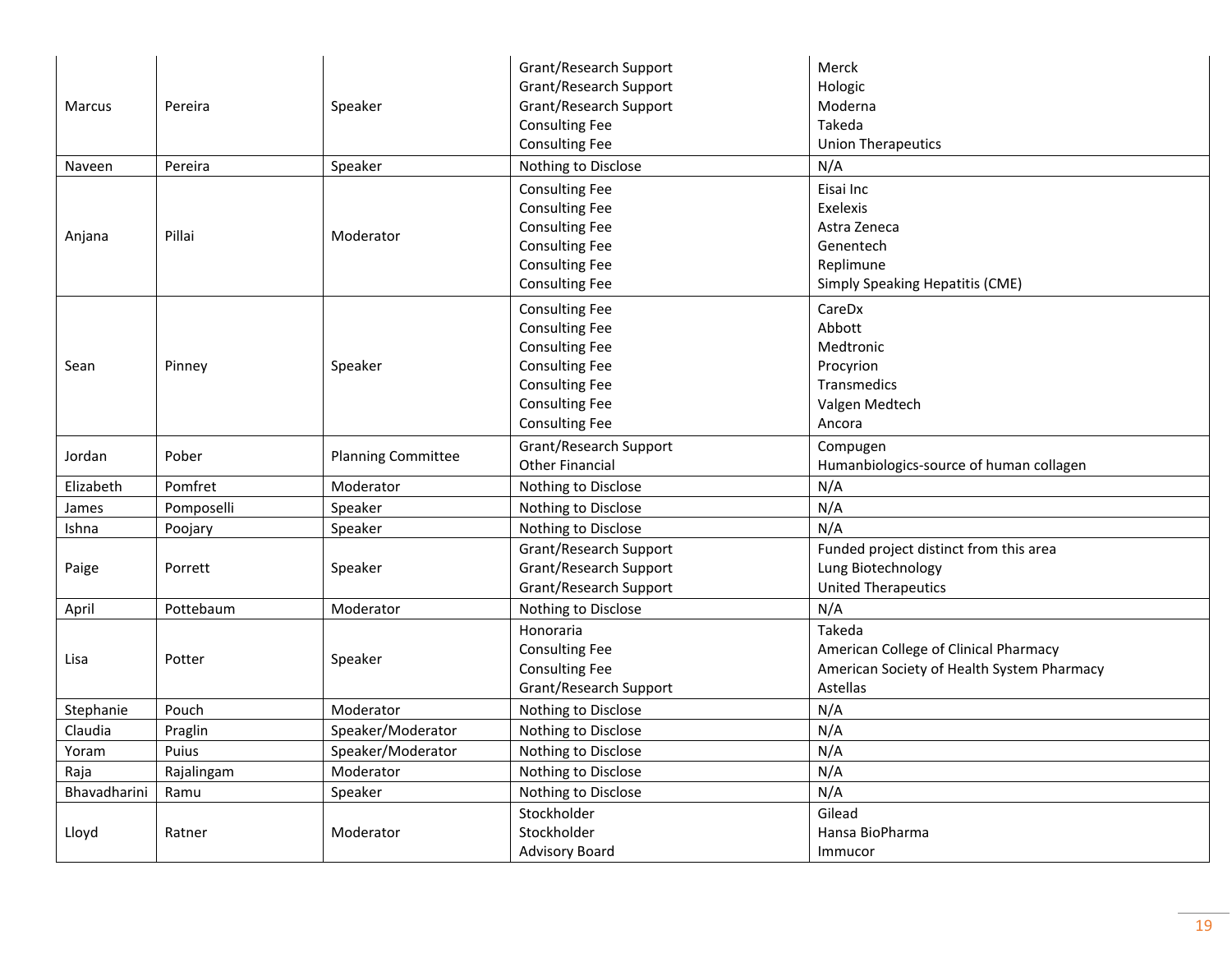|              |                   |                           | Grant/Research Support         | Roche                                            |
|--------------|-------------------|---------------------------|--------------------------------|--------------------------------------------------|
| Raymund      | Razonable         | <b>Planning Committee</b> | <b>Grant/Research Support</b>  | Regeneron                                        |
|              |                   |                           | Grant/Research Support         | Gilead                                           |
|              |                   |                           | <b>Other Financial Support</b> | <b>DSMO</b> member (Novartis)                    |
| Uttam        | Reddy             | Speaker                   | Grant/Research Support         | Natera                                           |
| Elaine       | Reed              | Moderator                 | <b>Advisory Board</b>          | Regeneron                                        |
|              |                   |                           | Other                          | eGenesis                                         |
|              |                   |                           | Grant/Research Support         | Merck                                            |
| Peter        | Reese             | Speaker                   | Grant/Research Support         | AbbVie                                           |
|              |                   |                           | Grant/Research Support         | Gilead                                           |
| Trevor       | Reichman          | Speaker                   | Nothing to Disclose            | N/A                                              |
| Jorge        | Reyes             | Moderator                 | Nothing to Disclose            | N/A                                              |
| <b>Tracy</b> | Reynolds          | ASTS-Staff                | Nothing to Disclose            | N/A                                              |
|              |                   |                           | Royalty                        | eBiosciences                                     |
|              |                   |                           | Scientific founder             | Purinomia - not an ineligible company as of 4/22 |
|              | Robson            |                           | Honoraria                      | Nil                                              |
| Simon        |                   | Speaker                   | Grant/Research Support         | DoD                                              |
|              |                   |                           | Grant/Research Support         | Tizona                                           |
|              |                   |                           | Grant/Research Support         | <b>NIH</b>                                       |
| Caroline     | Rochon            | <b>CME Committee</b>      | Nothing to Disclose            | N/A                                              |
| Manuel       | Rodriguez-Davalos | Speaker                   | Nothing to Disclose            | N/A                                              |
| Hender       | Rojas             | Moderator                 | Nothing to Disclose            | N/A                                              |
| Dianne       | Rudow             | Speaker/Moderator         | Nothing to Disclose            | N/A                                              |
| Cynthia      | Russell           | Moderator                 | Nothing to Disclose            | N/A                                              |
| Melanie      | Ryan              | AH-Staff                  | Nothing to Disclose            | N/A                                              |
| Kristen      | Ryland            | Speaker                   | Nothing to Disclose            | N/A                                              |
| Niloufar     | Safinia           | Speaker                   | -null-                         | -null-                                           |
| Niloufar     | Safinia           | Speaker                   | Nothing to Disclose            | N/A                                              |
| Manpreet     | Samra             | Moderator                 | Honoraria                      | Caredx                                           |
|              |                   |                           | Honoraria                      |                                                  |
| Benjamin     | Samstein          | Speaker                   | Nothing to Disclose            | N/A                                              |
| Ruth         | Sapir-Pichhadze   | Moderator                 | Nothing to Disclose            | N/A                                              |
|              |                   |                           | Honoraria                      | Integra                                          |
|              |                   |                           | Grant/Research Support         | Roche                                            |
|              |                   |                           | Grant/Research Support         | Bayer                                            |
| Gonzalo      | Sapisochin        | Speaker                   | <b>Consulting Fee</b>          | Novartis                                         |
|              |                   |                           | <b>Consulting Fee</b>          | AstraZeneca                                      |
|              |                   |                           | <b>Consulting Fee</b>          | Integra                                          |
|              |                   |                           | <b>Consulting Fee</b>          | Roche                                            |
| Monika       | Sarkar            | Speaker                   | Grant/Research Support         | <b>Zydus Pharmaceuticals</b>                     |
| Monika       | Sarkar            | Speaker                   | Nothing to Disclose            | N/A                                              |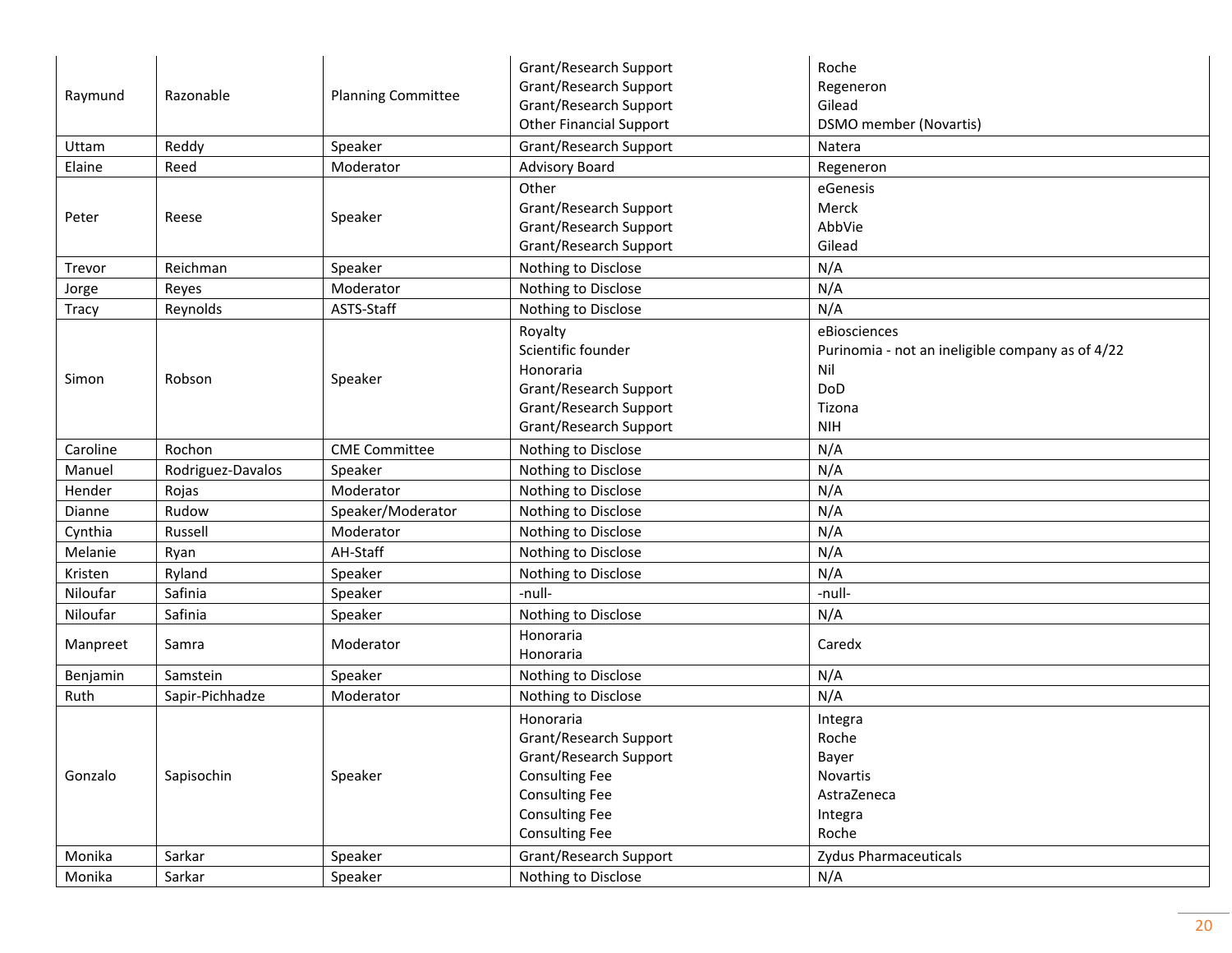| Deirdre       | Sawinski   | Speaker           | Other-Stock                         | CareDx                         |
|---------------|------------|-------------------|-------------------------------------|--------------------------------|
|               |            |                   | <b>Consulting Fee</b>               | MedCure                        |
| Joanna        | Schaenman  | Moderator         | <b>Advisory Board</b>               | AlloVir                        |
| Joanna        | Schaenman  | Speaker/Moderator | Nothing to Disclose                 | N/A                            |
| Austin        | Schenk     | Moderator         | Nothing to Disclose                 | N/A                            |
|               |            |                   | Other                               | advisory borad                 |
| <b>Thomas</b> | Schiano    | Speaker           | Other                               | Genzyme                        |
|               |            |                   | Other                               | Eurofins                       |
|               |            |                   | Grant/Research Support              | Sanofi                         |
|               |            |                   | Grant/Research Support              | CSL bering                     |
| Carrie        | Schinstock | Speaker/Moderator | Grant/Research Support              | Hansa                          |
|               |            |                   | Grant/Research Support              | Sanofi                         |
| Jesse         | Schold     | Moderator         | Nothing to Disclose                 | N/A                            |
| Jacob         | Schroder   | Moderator         | <b>Consulting Fee</b>               | Abbott                         |
|               |            |                   | <b>Consulting Fee</b>               | Abiomed                        |
| Daniel        | Schuster   | Speaker           | Nothing to Disclose                 | N/A                            |
| Marina        | Serper     | Speaker           | <b>Consulting Fee</b>               | Gilead, Inc.                   |
| Kristen       | Sgambat    | Speaker           | Honoraria                           | Vitaflo                        |
| Ashish        | Shah       | Moderator         | Nothing to Disclose                 | N/A                            |
|               |            |                   | <b>Intellectual Property Rights</b> | MicroRNAs in Transplant        |
|               |            |                   | Grant/Research Support              | <b>NIH</b>                     |
|               |            |                   | Grant/Research Support              | Merck                          |
|               |            |                   | Grant/Research Support              | Roche                          |
| Palak         | Shah       | Speaker           | Grant/Research Support              | Abbott                         |
|               |            |                   | Grant/Research Support              | Bayer                          |
|               |            |                   | <b>Consulting Fee</b>               | Merck                          |
|               |            |                   | <b>Consulting Fee</b>               | Procyrion                      |
|               |            |                   | <b>Consulting Fee</b>               | Natera                         |
| Silvi         | Shah       | Moderator         | Honoraria                           | Associate Editor, ACKD Journal |
| Suhail        | Shaikh     | Moderator         | Nothing to Disclose                 | N/A                            |
| Abraham       | Shaked     | Speaker/Moderator | Nothing to Disclose                 | N/A                            |
| Asif          | Sharfuddin | Moderator         | Nothing to Disclose                 | N/A                            |
| Adnan         | Sharif     | Speaker           | Nothing to Disclose                 | N/A                            |
| Adnan         | Sharif     | Speaker           | Honoraria                           | <b>Napp Pharmaceuticals</b>    |
|               |            |                   | <b>Consulting Fee</b>               | Alung technology               |
| Nirmal        | Sharma     | Speaker           | Grant/Research Support              | CareDx                         |
| Pratima       | Sharma     | Speaker/Moderator | Nothing to Disclose                 | N/A                            |
| Akhil         | Shenoy     | Speaker           | Nothing to Disclose                 | N/A                            |
|               |            |                   |                                     |                                |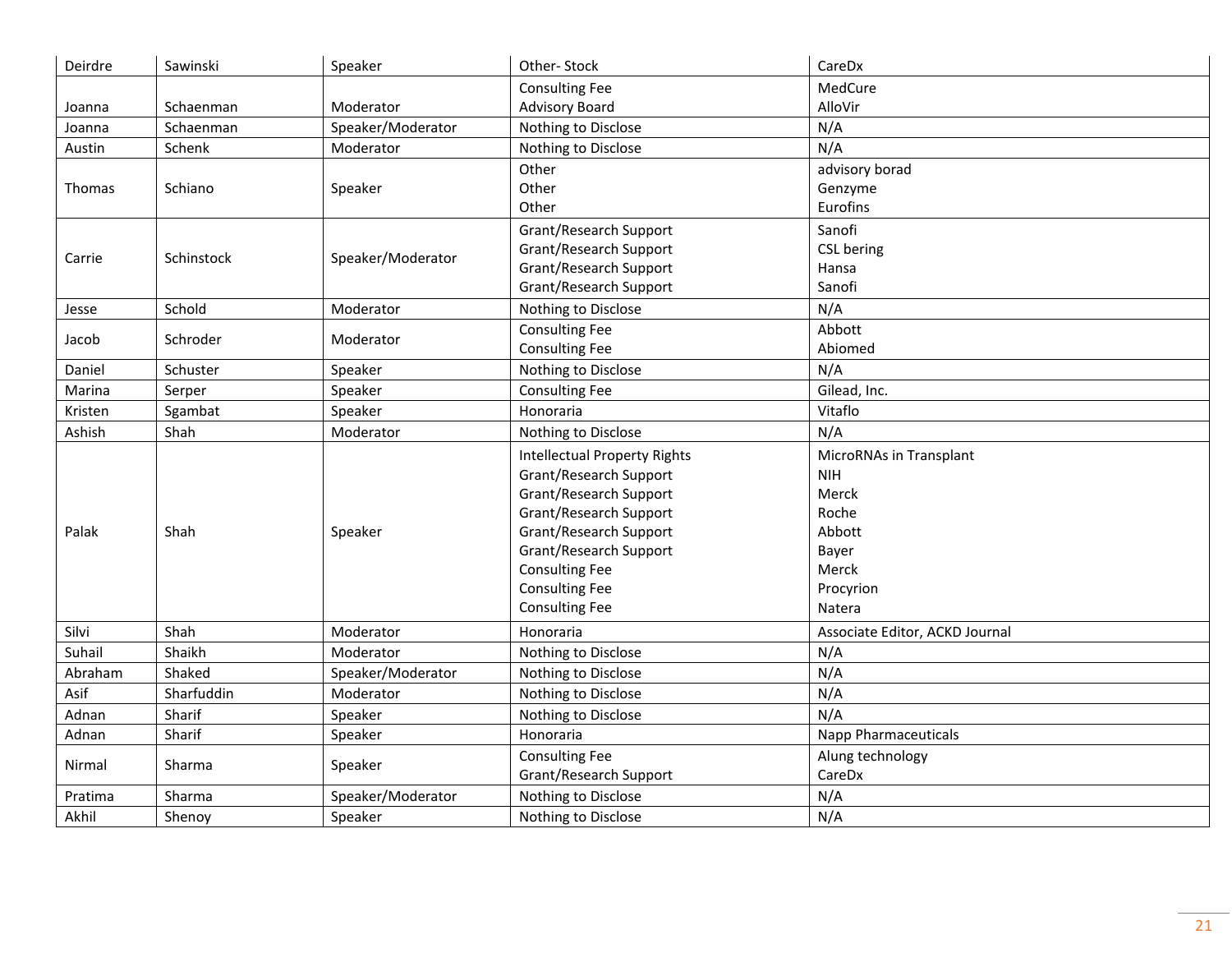| Shalini   | Shenoy    | Speaker                   | Honoraria<br>Honoraria<br>Honoraria<br>Honoraria<br>Honoraria<br>Honoraria<br>Honoraria<br>Honoraria                                                                                            | <b>Bristol Myers Squibb</b><br>Aruvant<br>Graphite Bio<br>Janssen Pharma Inc<br>Takeda<br><b>NHLBI</b><br>ASH<br><b>ASTCT</b> |
|-----------|-----------|---------------------------|-------------------------------------------------------------------------------------------------------------------------------------------------------------------------------------------------|-------------------------------------------------------------------------------------------------------------------------------|
| Linda     | Sher      | <b>Planning Committee</b> | Grant/Research Support<br><b>Consulting Fee</b><br><b>Consulting Fee</b><br>Stock/Shareholder<br>Ownership/Equity                                                                               | <b>NDLX Health Sciences</b><br>PrimeGen Biotech<br><b>NDLX Health Sciences</b><br>Pharmacyte Biotech<br>eRemedy               |
| Norihisa  | Shigemura | Moderator                 | Nothing to Disclose                                                                                                                                                                             | N/A                                                                                                                           |
| Ellen     | Shrock    | Speaker                   | Royalty<br>Royalty<br><b>Intellectual Property Rights</b><br><b>Intellectual Property Rights</b>                                                                                                | eGenesis<br>ImmuneID<br>ImmuneID<br>eGenesis                                                                                  |
| Lena      | Sibulesky | <b>CME Committee</b>      | Nothing to Disclose                                                                                                                                                                             | N/A                                                                                                                           |
| Fernanda  | Silveira  | Speaker                   | Honoraria<br>Grant/Research Support<br>Grant/Research Support<br>Grant/Research Support<br>Grant/Research Support<br>Grant/Research Support<br>Grant/Research Support<br>Grant/Research Support | Janssen<br>Takeda<br>Regeneron<br>Ansun<br>SliaGen<br>Novartis<br>Gilead<br>Merck                                             |
| Laura     | Siminoff  | Moderator                 | Nothing to Disclose                                                                                                                                                                             | N/A                                                                                                                           |
| Jonathan  | Singer    | Speaker                   | <b>Advisory Board</b>                                                                                                                                                                           | Onspira Technologies                                                                                                          |
| Neeraj    | Singh     | Moderator                 | Honoraria<br>Honoraria<br>Honoraria<br>Honoraria<br>Honoraria<br>Grant/Research Support<br>Grant/Research Support                                                                               | CareDx<br><b>Transplant Genomics</b><br>Viracor<br>Mallincrokdt<br>Veloxis<br>CareDx<br><b>Transplant Genomics</b>            |
| Georgeine | Smith     | Speaker                   | Nothing to Disclose                                                                                                                                                                             | N/A                                                                                                                           |
| Laurie    | Snyder    | Speaker                   | <b>Consulting Fee</b><br><b>Consulting Fee</b><br><b>Consulting Fee</b>                                                                                                                         | Qx therapeutics<br>NuvoAir<br>Antheneum Partners                                                                              |
| Tracy     | Sparkes   | Speaker                   | Nothing to Disclose                                                                                                                                                                             | N/A                                                                                                                           |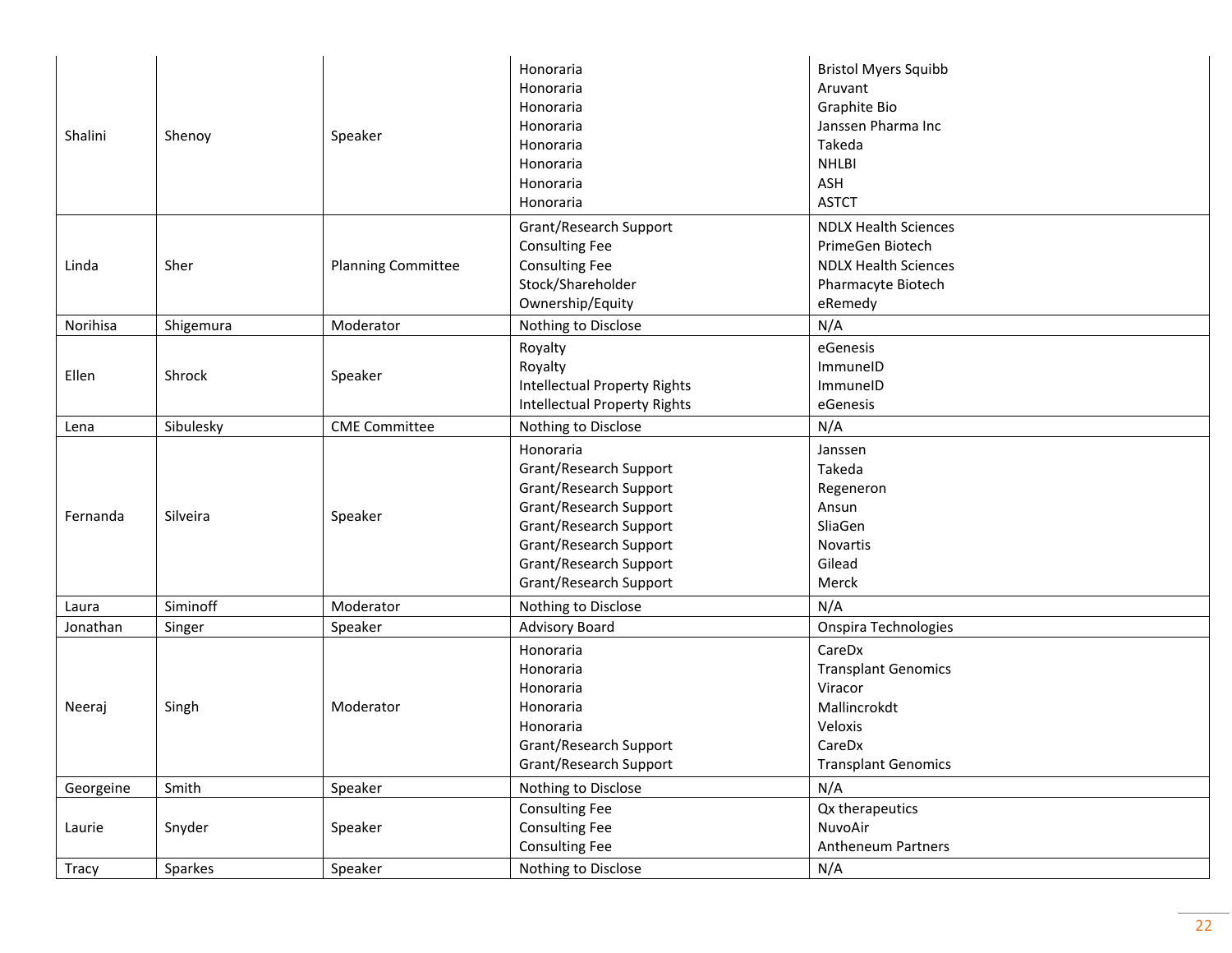| Andrej    | Spec                        | Moderator                 | Grant/Research Support<br>Grant/Research Support<br><b>Consulting Fee</b>                                                     | Astellas<br>Mayne<br>Scynexis                                                                                          |
|-----------|-----------------------------|---------------------------|-------------------------------------------------------------------------------------------------------------------------------|------------------------------------------------------------------------------------------------------------------------|
| Elizabeth | Stearns                     | Moderator                 | Nothing to Disclose                                                                                                           | N/A                                                                                                                    |
| Josef     | Stehlik                     | <b>Planning Committee</b> | Grant/Reasearch Support<br>Grant/Research Support<br>Grant/Research Support<br><b>Consulting Fee</b><br><b>Consulting Fee</b> | Natera<br>Eidos<br>Ionis<br>Medtronic<br>Natera                                                                        |
| Elizabeth | Steinberg<br>Christofferson | Speaker                   | Nothing to Disclose                                                                                                           | N/A                                                                                                                    |
| Laura     | Stillion                    | Moderator                 | Nothing to Disclose                                                                                                           | N/A                                                                                                                    |
| Erica     | Stohs                       | Speaker                   | Grant/Research Support                                                                                                        | <b>Reviral Ltd</b>                                                                                                     |
| Mark      | Sturdevant                  | Speaker                   | Nothing to Disclose                                                                                                           | N/A                                                                                                                    |
| Aruna     | Subramanian                 | Moderator                 | Grant/Research Support<br>Grant/Research Support<br>Grant/Research Support                                                    | Gilead Sciences, Inc<br>Regeneron, Inc<br>Janssen Pharma, Inc                                                          |
| Samir     | Sultan                      | Moderator                 | Nothing to Disclose                                                                                                           | N/A                                                                                                                    |
| Ken       | Sutha                       | Speaker                   | <b>Consulting Fee</b><br><b>Consulting Fee</b>                                                                                | <b>United Therapeutics</b><br>Lung Biotechnology                                                                       |
| Joji      | Suzuki                      | Speaker                   | Nothing to Disclose                                                                                                           | N/A                                                                                                                    |
| Parissa   | Tabrizian                   | Moderator                 | Honoraria                                                                                                                     | Bayer                                                                                                                  |
| Sarah     | Taimur                      | Speaker/Moderator         | Nothing to Disclose                                                                                                           | N/A                                                                                                                    |
| Anat      | Tambur                      | Speaker                   | Honoraria<br><b>Consulting Fee</b>                                                                                            | Termo Fisher<br>Sanofi                                                                                                 |
| Martha    | Tankersley                  | Speaker                   | Nothing to Disclose                                                                                                           | N/A                                                                                                                    |
| Inna      | Tchoukina                   | Moderator                 | Nothing to Disclose                                                                                                           | N/A                                                                                                                    |
| Helen     | Te                          | Moderator                 | Nothing to Disclose                                                                                                           | N/A                                                                                                                    |
| A. Joseph | Tector                      | Speaker                   | Grant/Research Support<br>Ownership / Equity                                                                                  | akana Therapeutics - not an ineligible company as of 4/22<br>akana Therapeutics - not an ineligible company as of 4/22 |
| Giuliano  | Testa                       | Speaker                   | Nothing to Disclose                                                                                                           | N/A                                                                                                                    |
| Amit      | Tevar                       | Speaker                   | Nothing to Disclose                                                                                                           | N/A                                                                                                                    |
| Monica    | Tincopa                     | Speaker                   | Nothing to Disclose                                                                                                           | N/A                                                                                                                    |
| Jennifer  | Trofe-Clark                 | Speaker                   | Grant/Research Support & Honoraria<br><b>Consulting Fee</b><br><b>Consulting Fee</b>                                          | <b>Veloxis Pharmaceuticals</b><br>CareDx<br>Med Action Plan                                                            |
| Demetra   | Tsapepas                    | Speaker                   | Nothing to Disclose                                                                                                           | N/A                                                                                                                    |
| Georgios  | <b>Tsoulfas</b>             | <b>CME Committee</b>      | Nothing to Disclose                                                                                                           | N/A                                                                                                                    |
| David     | Tulsky                      | Speaker                   | <b>Intellectual Property Rights</b><br>Grant/Research Support                                                                 | Own copyright of scales used in research. Do not receive<br>royalties<br>Grant funding from DoD CDMRP program          |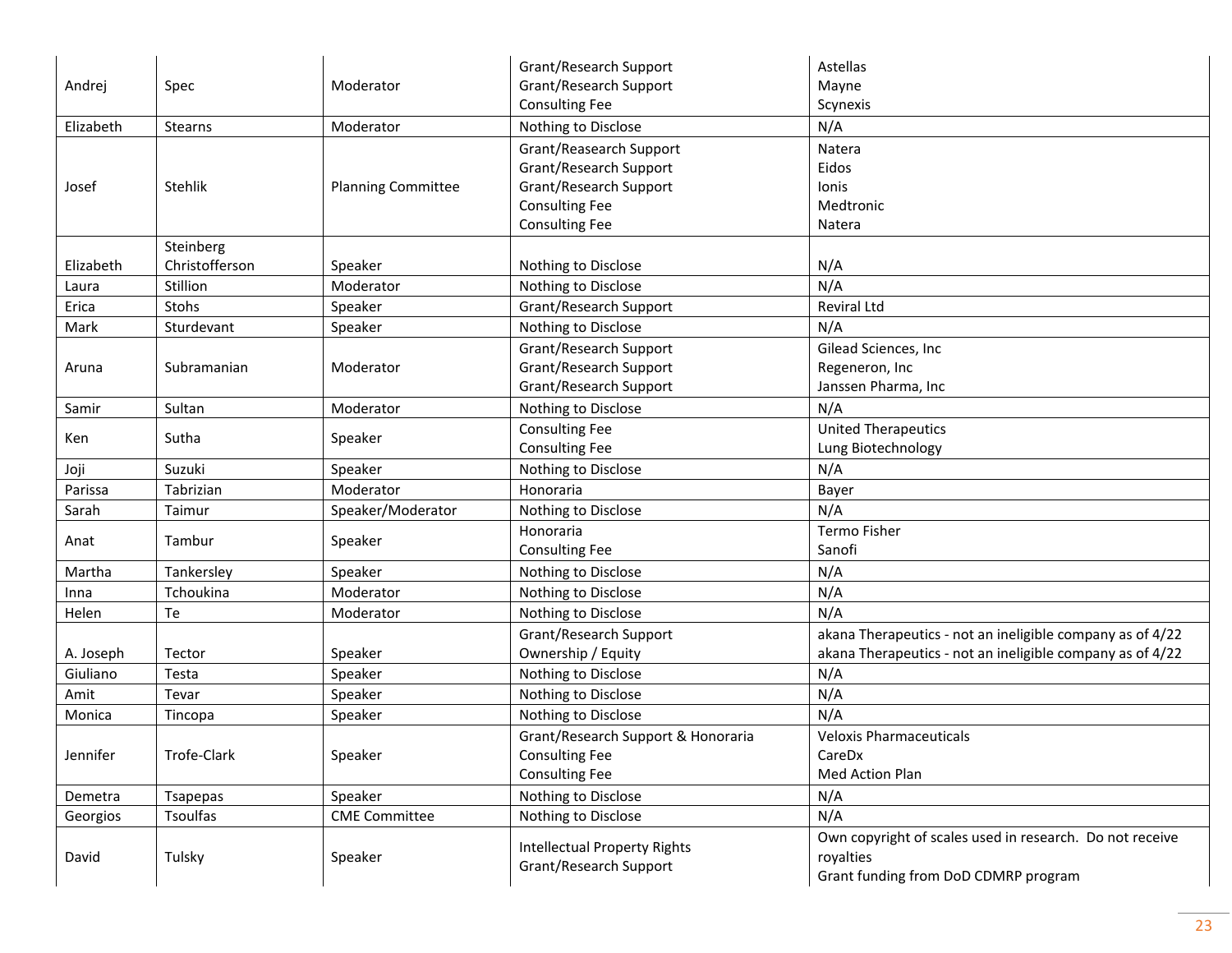| Nicole    |           | <b>Planning Committee</b> | <b>Consulting Fee</b>                        | Natera                                      |
|-----------|-----------|---------------------------|----------------------------------------------|---------------------------------------------|
|           | Turgeon   |                           | <b>Consulting Fee</b>                        | Vertex                                      |
| Parsia    | Vagefi    | <b>Planning Committee</b> | Nothing to Disclose                          | N/A                                         |
| Maryam    | Valapour  | Moderator                 | Nothing to Disclose                          | N/A                                         |
|           |           |                           | Grant/Research Support                       | W.L. Gore & Associates                      |
| Lisa      | VanWagner | Moderator                 | Grant/Research Support                       | <b>AMRA Medical</b>                         |
|           |           |                           | Grant/Research Support                       | Intercept pharmaceuticals                   |
| Priya     | Verghese  | Moderator                 | Nothing to Disclose                          | N/A                                         |
|           |           |                           | <b>Consulting Fee</b>                        | AbbVie                                      |
|           |           |                           | <b>Consulting Fee</b>                        | <b>Algernon Pharmaceuticals</b>             |
|           |           |                           | <b>Consulting Fee</b>                        | Vanda Pharmaceuticals                       |
|           |           |                           | Grant/Research Support                       | Scynexis                                    |
| Paschalis | Vergidis  | Speaker                   | Grant/Research Support                       | Cidara                                      |
| Elizabeth | Verna     | Moderator                 | Grant/Research Support                       | Salix                                       |
| Elizabeth | Verna     | <b>Planning Committee</b> | Grant/Research Support                       | Salix                                       |
| Rodrigo   | Vianna    | Speaker                   | Nothing to Disclose                          | N/A                                         |
| Deepak    | Vikraman  | Speaker                   | Nothing to Disclose                          | N/A                                         |
| Jennifer  | Vittorio  | Speaker                   | Advisory Committee Member, Consulting<br>Fee | Mirum                                       |
| Ashley    | Vo        | Moderator                 | <b>Consulting Fee</b>                        | Hansa Biopharma                             |
| Hani      | Wadei     | Speaker                   | Nothing to Disclose                          | N/A                                         |
| Georgina  | Waldman   | Speaker                   | Nothing to Disclose                          | N/A                                         |
| Kenneth   | Washburn  | <b>CME Committee</b>      | Nothing to Disclose                          | N/A                                         |
| Stephan   | Weinland  | Moderator                 | Nothing to Disclose                          | N/A                                         |
| Elaina    | Weldon    | Speaker                   | Nothing to Disclose                          | N/A                                         |
| Kimberly  | Wescoe    | Speaker                   | Nothing to Disclose                          | N/A                                         |
| Lori      | West      | Speaker                   | Nothing to Disclose                          | N/A                                         |
| Patience  | White     | Speaker                   | Nothing to Disclose                          | N/A                                         |
| Bryan     | Whitson   | Moderator                 | Other                                        | <b>Transmedics Clinical Event Committee</b> |
| Chris     | Wiebe     | Speaker                   | Nothing to Disclose                          | N/A                                         |
| Helen     | Wijeweera | Moderator                 | Nothing to Disclose                          | N/A                                         |
| Winfred   | Williams  | Speaker                   | Grant/Research Support                       | <b>Transplant Genomics/EuroFinns</b>        |
| Gerald    | Winder    | Speaker                   | Nothing to Disclose                          | N/A                                         |
| Ryan      | Winstead  | Moderator                 | Nothing to Disclose                          | N/A                                         |
|           |           |                           | <b>Consulting Fee</b>                        | Janssen                                     |
|           |           |                           | <b>Consulting Fee</b>                        | Biogen                                      |
| Cameron   | Wolfe     | Speaker                   | <b>Consulting Fee</b>                        | Adagio                                      |
|           |           |                           | <b>Advisory Board</b>                        | Regeneron                                   |
|           |           |                           | <b>Consulting Fee</b>                        | Gilead                                      |
| Germaine  | Wong      | Moderator                 | Nothing to Disclose                          | N/A                                         |